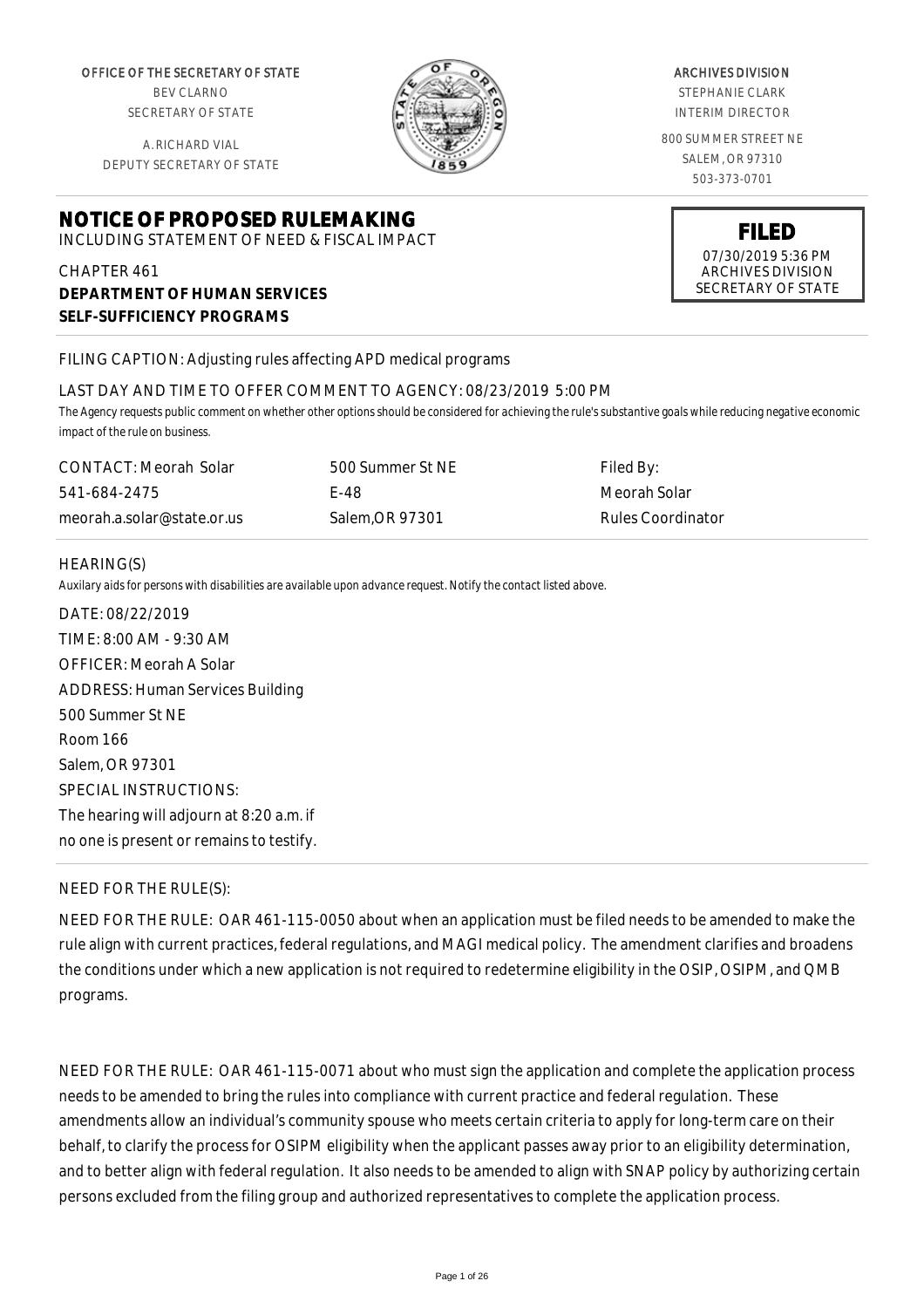OAR 461-115-0230 about interviews needs to be amended to align the rule with current regulations, policies, and practices regarding eligibility interviews. The rule needs to be amended for the OSIPM and QMB programs to remove the reference to electronic information, to allow more persons the ability to complete the interview on behalf of the applying individual, and to eliminate the interview requirement for all Medicare Savings Program recipients at redetermination, with the exception of QMB-DW. It is also needs to be amended for the SNAP program to allow applicants to receive notice of missed interview by their preferred method, rather than only regular mail; as well as to permit more individuals to complete the annual interview.

OAR 461-135-0845 about valuation of life estate, transfer on death deeds, reversionary interest, and property needs to be amended to make the rule text more concise, address more situations, and align the rule with current practices. This amendment defines the term spouse and broadens it to include a domestic partner for medical assistance programs; establishes interest as the full value of multi-party financial accounts at insured institutions and credit unions; establishes interest in a payable on death account and personal property for assistance recovery purposes; and establishes how the value of real property, personal property, and other assets both included in and excluded from the probate estate of the deceased spouse is determined.

OAR 461-140-0020 about the availability of resources needs to be amended to align the rule with Integrated Eligibility. Jointly-owned resources will be considered available to members of a financial group only to the extent the member owns the resource, rather than in their entirety, for the OSIPM and QMB-DW programs.

OAR 461-145-0130 about the treatment of earned income needs to be amended to align the rule with other programs and Integrated Eligibility. Earned income paid to temporary U.S. Census Bureau employees hired to assist in taking the census will be excluded for the OSIPM program.

OAR 461-155-0250 about income and payment standards for the OSIPM program needs to be amended to align the rule with current process and clearly reflect the intent of the rule. The amendment clarifies that the provision regarding individuals in a nursing facility pertains specifically to those receiving Medicaid services in a nursing facility.

OAR 461-160-0620 about income deductions and client liability for Long Term Care Services or Home and Community Based Care needs to be amended to keep the Department in line with current federal standards for Medicaid programs and changes to the Minimum Monthly Maintenance Needs Allowance (MMMNA) and community spouse monthly housing allowance under the Spousal Impoverishment laws by updating the minimum community spouse income allowance (MMMNA) and the community spouse monthly housing allowance, which are published by the federal government each year.

OAR 461-170-0011 about changes that must be reported needs to be amended to align reporting requirements with Integrated Eligibility, to implement new federal regulations, and to correct reporting requirements. The rule needs to be amended to require that individuals identified as ABAWDs in the TBA reporting system report changes in work hours. It also needs to be changed to align with new federal SNAP reporting requirements for those with lottery or gambling winnings equal to or in excess of \$3,500. The rule also needs to be amended to align QMB BAS, QMB SMB, and QMB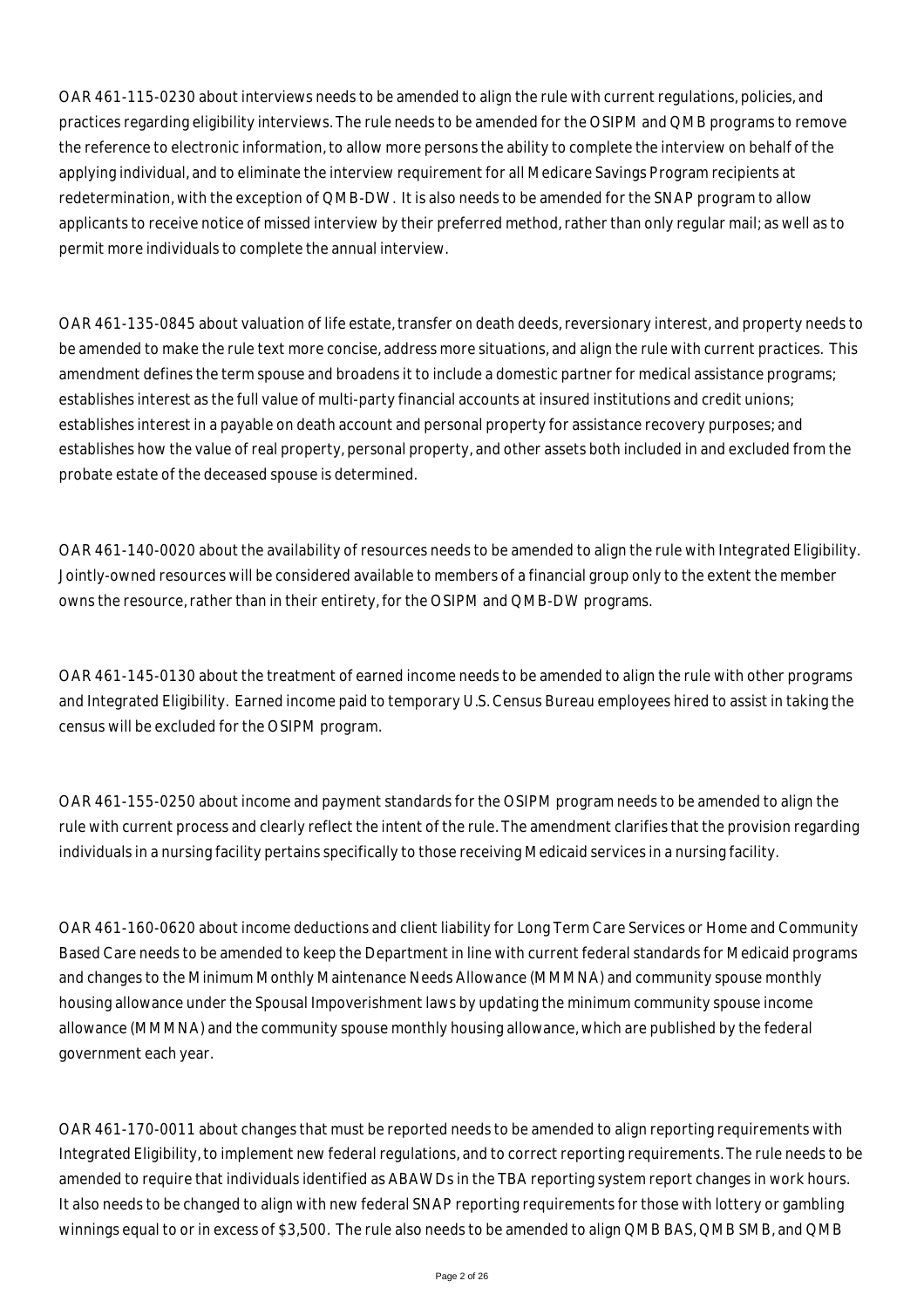SMF reporting requirements regarding a change in resource with those of GA, OSIP, OSIPM, and QMB programs by requiring an individual to report if there is a change in resources.

# DOCUMENTS RELIED UPON, AND WHERE THEY ARE AVAILABLE:

March 8, 2019 USDA memorandum: Supplemental Nutrition Assistance Program (SNAP) – Census 2020 Demonstration Project – Exclusion of Earned Income of Temporary Census Employees, located here: https://fnsprod.azureedge.net/sites/default/files/media/file/Census2020DemonstrationProjectMemorandum.pdf

April 8, 2019 Oregon DHS Census 2020 Demonstration request approval – SNAP Policy.

Federal Register / Vol. 84, No. 72 / Monday, April 15, 2019 / Rules and Regulations, located here: https://www.govinfo.gov/content/pkg/FR-2019-04-15/pdf/2019-07194.pdf

# FISCAL AND ECONOMIC IMPACT:

The Department estimates that amending OARs 461-115-0050, 461-115-0071, 461-115-0230, 461-135-0845, 461- 140-0020, 461-145-0130, and 461-155-0250 will have no fiscal impact on clients, the public, the Department, other state agencies, and local government, and businesses, including small businesses. No small businesses are subject to this rule. There is no cost of compliance for small business.

The Department is unable to estimate the fiscal impact of amending OAR 461-160-0620 because the 2019 spousal impoverishment numbers are not published until November; however, these changes are largely offset by annual increases to the income of the long-term care client and community spouse. In the event that a client's or community spouse's income does not increase in January, the client and spouse would experience a positive fiscal impact as service liability would decrease and the community spouse's spousal diversion (if any) would also increase. Any decrease in client liability results in a negative fiscal impact on the Department. Providers will not be affected. The Department estimates that these amendments will have no fiscal impact on other state agencies and local government, and business including small business. There is no cost of compliance for small business. No small businesses are subject to these rules.

The Department estimates that amending OAR 461-170-0011 will negatively impact SNAP participants who have lottery or gambling winnings in excess of the limit. The Department estimates the average SNAP household receives \$208 per month in SNAP benefits, which would be the upper limit of the average negative fiscal impact per month for those individuals. The Department estimates there will be no fiscal impact on the public, the Department, other state agencies, local government, and business, including small business; other than what has been stated here. No small businesses are subject to this rule. There is no cost of compliance for small business.

# COST OF COMPLIANCE:

*(1) Identify any state agencies, units of local government, and members of the public likely to be economically affected by the rule(s). (2) Effect on Small Businesses: (a) Estimate the number and type of small businesses subject to the rule(s); (b) Describe the expected reporting, recordkeeping and administrative activities and cost required to comply with the rule(s); (c) Estimate the cost of professional services, equipment supplies, labor and increased administration required to comply with the rule(s).*

see above under Fiscal and Economic Impact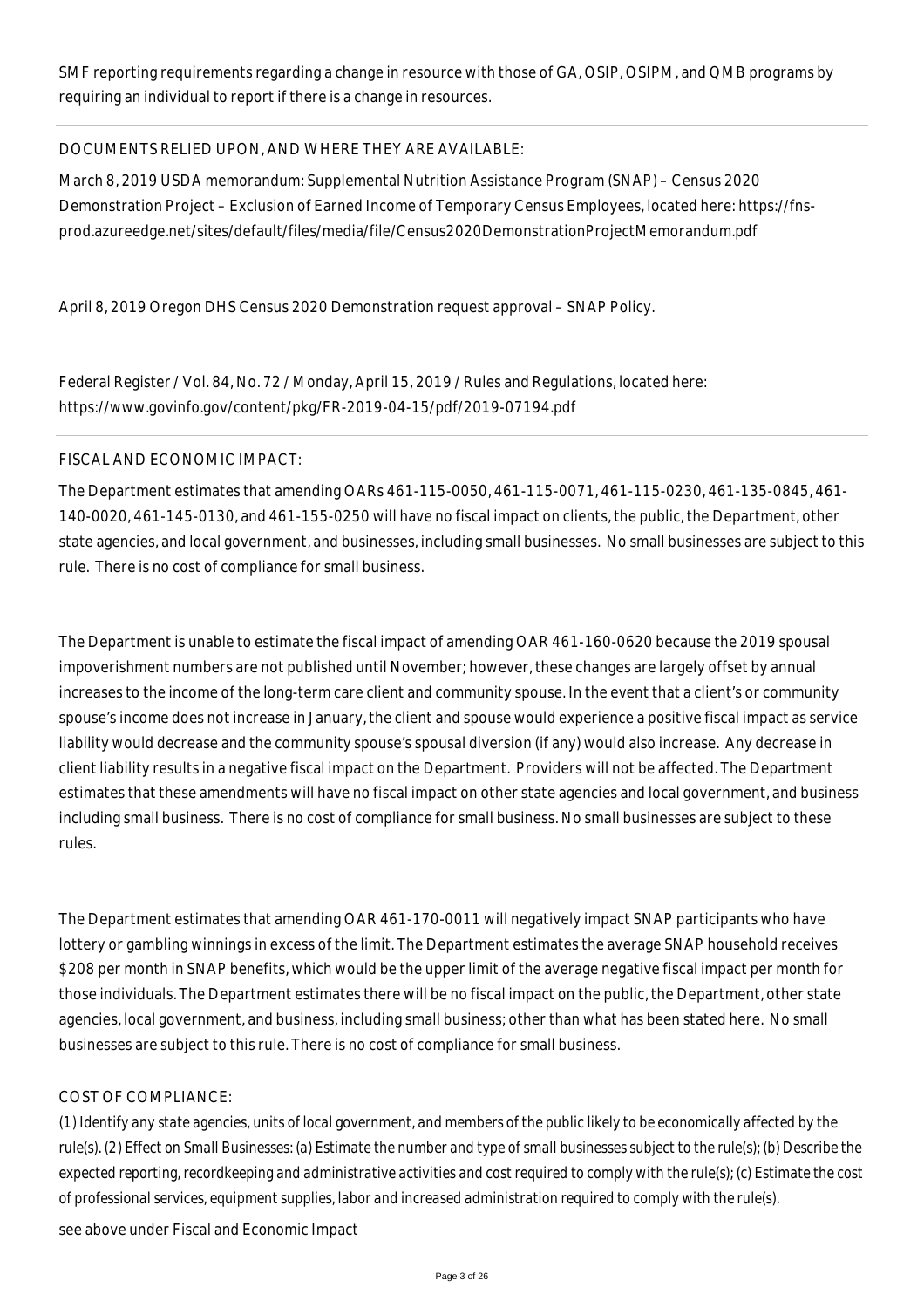# DESCRIBE HOW SMALL BUSINESSES WERE INVOLVED IN THE DEVELOPMENT OF THESE RULE(S):

Small businesses were not involved in the development of these rules but are invited to provide input during the public comment period.

#### WAS AN ADMINISTRATIVE RULE ADVISORY COMMITTEE CONSULTED? YES

#### RULES PROPOSED:

461-115-0050, 461-115-0071, 461-115-0230, 461-135-0845, 461-140-0020, 461-145-0130, 461-155-0250, 461- 160-0620, 461-170-0011

#### AMEND: 461-115-0050

RULE SUMMARY: OAR 461-115-0050 about when an application must be filed is being amended to clarify and broaden the conditions under which a new application is not required to redetermine eligibility in the OSIP, OSIPM, and QMB programs. These amendments align the rule with current practices, federal regulations, and MAGI medical policy.

CHANGES TO RULE:

# 461-115-0050

When an Application Must Be Filed ¶

(1) An individual must file an application, or may amend a completed application, as a prerequisite to receiving benefits as follows:¶

(a) An individual may apply for the GA program by completing an application for the OSIPM program.¶

(b) An individual may apply for the TA-DVS program as provided in OAR 461-135-1200.¶

(c) In all programs except the TA-DVS program:¶

(A) Except as provided otherwise in this rule, to apply for program benefits, an individual must submit a complete application on a form approved by the Department.¶

(B) An application is complete if all of the following requirements are met:¶

(i) All information necessary to determine eligibility (see OAR 461-001-0000) and benefit amount is provided on the application for each individual in the filing group (see OAR 461-110-0310).¶

(ii) The applicant, even if homeless, provides a valid mailing address.¶

(iii) The application is signed by the individual, the authorized representative (see OAR 461-115-0090 and 461-

115-0140) of the individual, or another individual applying for benefits on behalf of the individual, and received by the Department.¶

(I) An individual required but unable to sign the application may sign with a mark, witnessed by another individual.¶

(II) An individual submitting an electronic application (see OAR 461-001-0000) must submit the application with an electronic signature.¶

(2) A new application is not required in the following situations:¶

(a) In the GA program, when an individual is receiving OSIPM on the date of request (see OAR 461-115-0030) for GA.¶

(b) In the SNAP program, when a single application can be used both to determine an individual is ineligible in the month of application and to determine the individual is eligible the next month. This may be done when--¶

(A) Anticipated changes make the filing group (see OAR 461-110-0370) eligible the second month; or¶

(B) The filing group provides verification between 30 and 60 days following the filing date (see OAR 461-115- 0040), under OAR 461-180-0080.¶

(c) In all programs except the SNAP program, when a single application can be used both to determine an individual is ineligible on the filing date (see OAR 461-115-0040) or the date of request (see OAR 461-115-0030) as applicable to the term used by the program, and to determine the individual is eligible when anticipated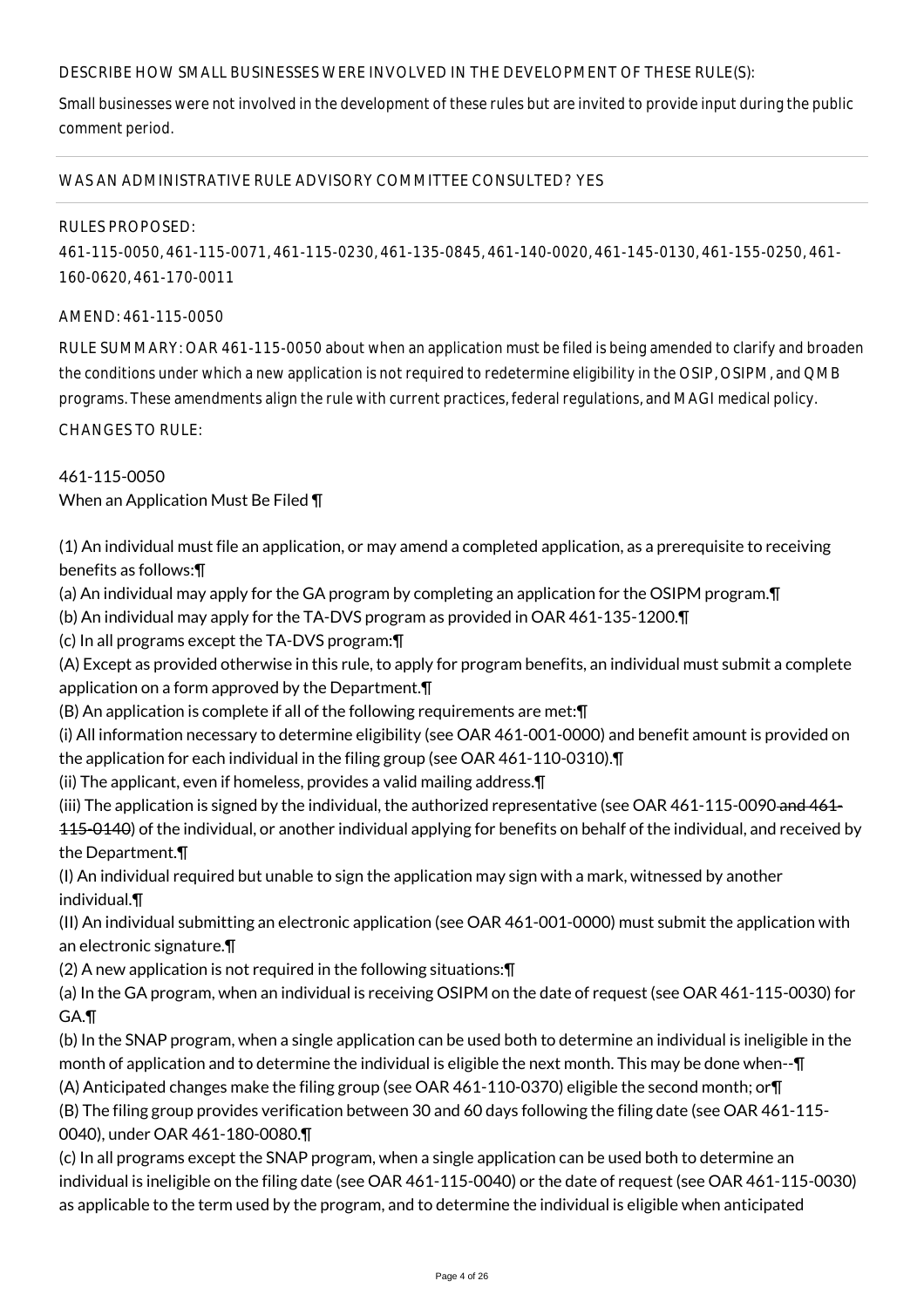changes make the filing group eligible within 30 days from the filing date or 45 days from the date of request (as applicable to the term used by the program).¶

(d) When the case is closed and reopened during the same calendar month.¶

(e) When benefits were suspended for one month because of the level of income, and the case is reopened the month following the month of suspension.¶

(f) When reinstating medical benefits for a pregnant woman covered by OAR 461-135-0950, notwithstanding subsection (g) of this section.¶

(g) In the ERDC program, when a case closed during the certification period (see OAR 461-001-0000) and the individual reports a change in circumstances prior to the end of the month following the closure and the reported change will make the individual eligible.¶

(h) In the OSIPM and QMB programs, when the medical benefits of an individual are suspended because the individual lives in a public institution (see OAR 461-135-0950), if the Department is notified within 10 calendar days of the release.¶

(i) In the REF, TA-DVS, and TANF programs, when a single application can be used both to determine an individual is ineligible in the month of application and to determine the individual is eligible the next month. This may be done when -¶

(A) Anticipated changes make the filing group (see OAR 461-110-0330 and OAR 461-110-0430) eligible in the following month; or ¶

(B) Amending a current application if the information is sufficient to determine eligibility; otherwise a new application is required.¶

(3) When an individual establishes a new date of request prior to the end of the month following the month of case closure, unless the Department determines a new application is required, a new application is not required in the following situations:¶

(a) In the OSIPM program, when the individual's case closed due to failure to make a liability payment required under OAR 461-160-0610.¶

(b) In the OSIPM-EPD program, when the individual's case closed due to failure to make a participant fee payment required under OAR 461-160-0800.¶

(4) A new application is required to add a newborn child (see OAR 461-001-0000) to a benefit group (see OAR 461-110-0750) according to the following requirements:¶

(a) In the ERDC and SNAP programs, an application is not required to add the child to the benefit group.¶ (b) In the OSIPM, QMB, and REFM programs, an additional application is not required to add an assumed eligible newborn (see OAR 461-135-0010) to a benefit group currently receiving Department medical program benefits.¶ (c) In the TANF program:¶

(A) A new application is not required if the child is listed on the application as "unborn" and there is sufficient information about the child to establish its eligibility.¶

(B) A new application is required if the child is not included on the application as "unborn."¶

(d) In all programs other than ERDC, QMB, REF, REFM, SNAP, and TANF, an application is required.¶

(5) A new application is required to add an individual, other than a newborn child, to a benefit group according to the following requirements:¶

(a) In the ERDC and SNAP programs, a new application is not required.¶

(b) In the REF, REFM, and TANF programs, an individual may be added by amending a current application if the information is sufficient to determine eligibility; otherwise a new application is required.¶

(c) In all programs other than the ERDC, REF, REFM, SNAP, and TANF programs, a new application is required.¶ (6) An individual whose TANF grant is closing may request ERDC orally or in writing.¶

(7) Except for an applicant for the OSIPM, QMB, or SNAP program, an individual may change between programs administered by the Department using the current application if the following conditions are met:¶

(a) The individual makes an oral or written request for the change.¶

(b) The Department has sufficient evidence to determine eligibility and benefit level for the new program without a new application.¶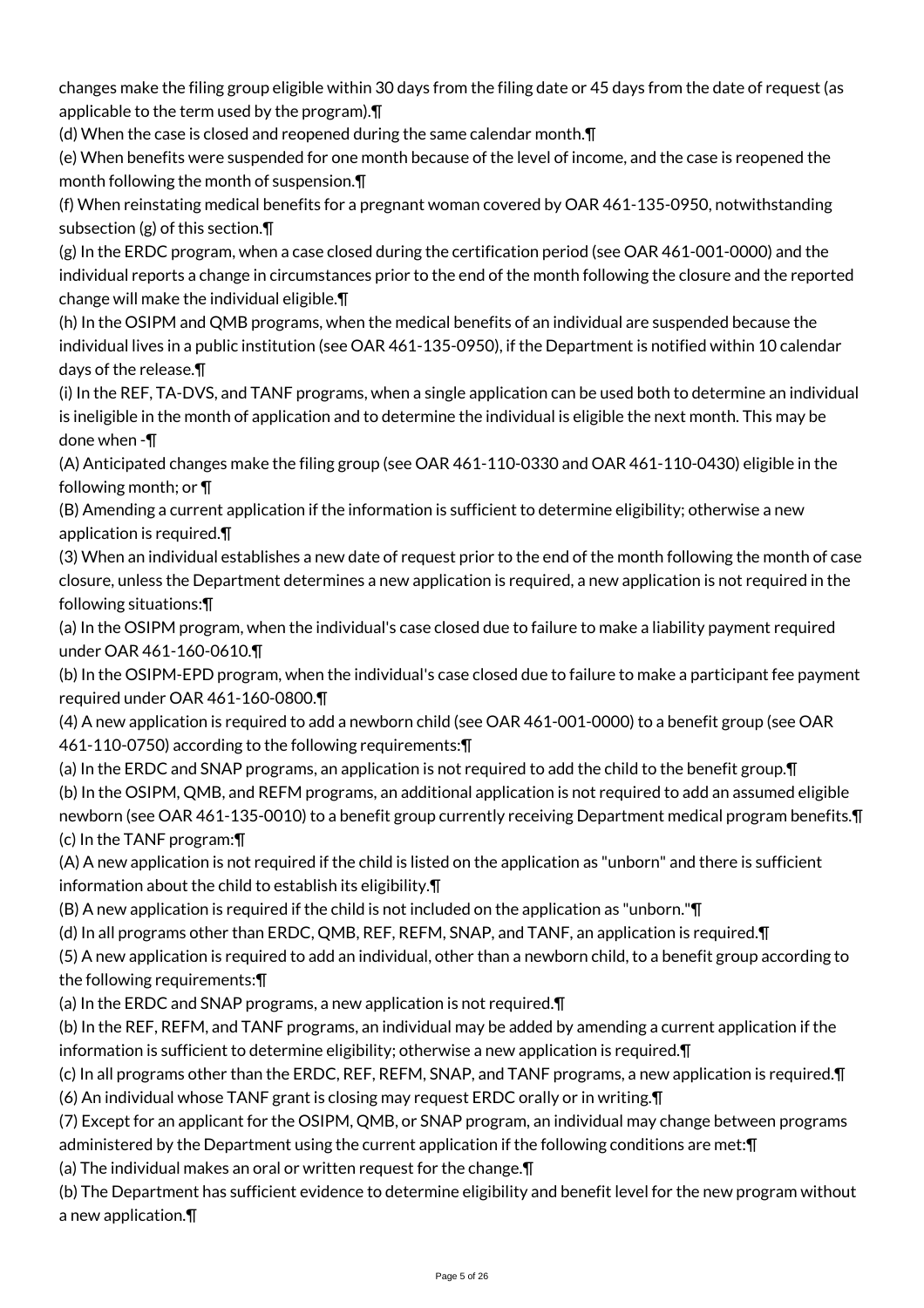(c) The program change can be effected while the individual is eligible for the first program.¶

(8) In the OSIP, OSIPM, and QMB programs, a new application is not required to redetermine eligibility if one of the following conditions are met:¶

(a) The individual is currently receiving benefits from one of these programs.¶

 $(b)$  T and the Department has sufficient evidence to redetermine eligibility for the same program or determine eligibility for the new program without a new application or by amending the current application. $\P$ 

(b) The individual was receiving benefits from one of these programs but was terminated for failure to provide requested information during a periodic redetermination (see OAR 461-115-0430), if the requested information is received within 90 days of termination.

Statutory/Other Authority: ORS 329A.500, 409.050, 411.060, 411.070, 411.404, 411.706, 411.816, 412.014, 412.049, 413.085, 414.025, 414.685

Statutes/Other Implemented: ORS 329A.500, 409.010, 411.060, 411.070, 411.117, 411.404, 411.447, 411.704, 411.706, 411.816, 412.014, 412.049, 414.025, 414.041, 414.231, 414.685, 414.839, CFR 435.916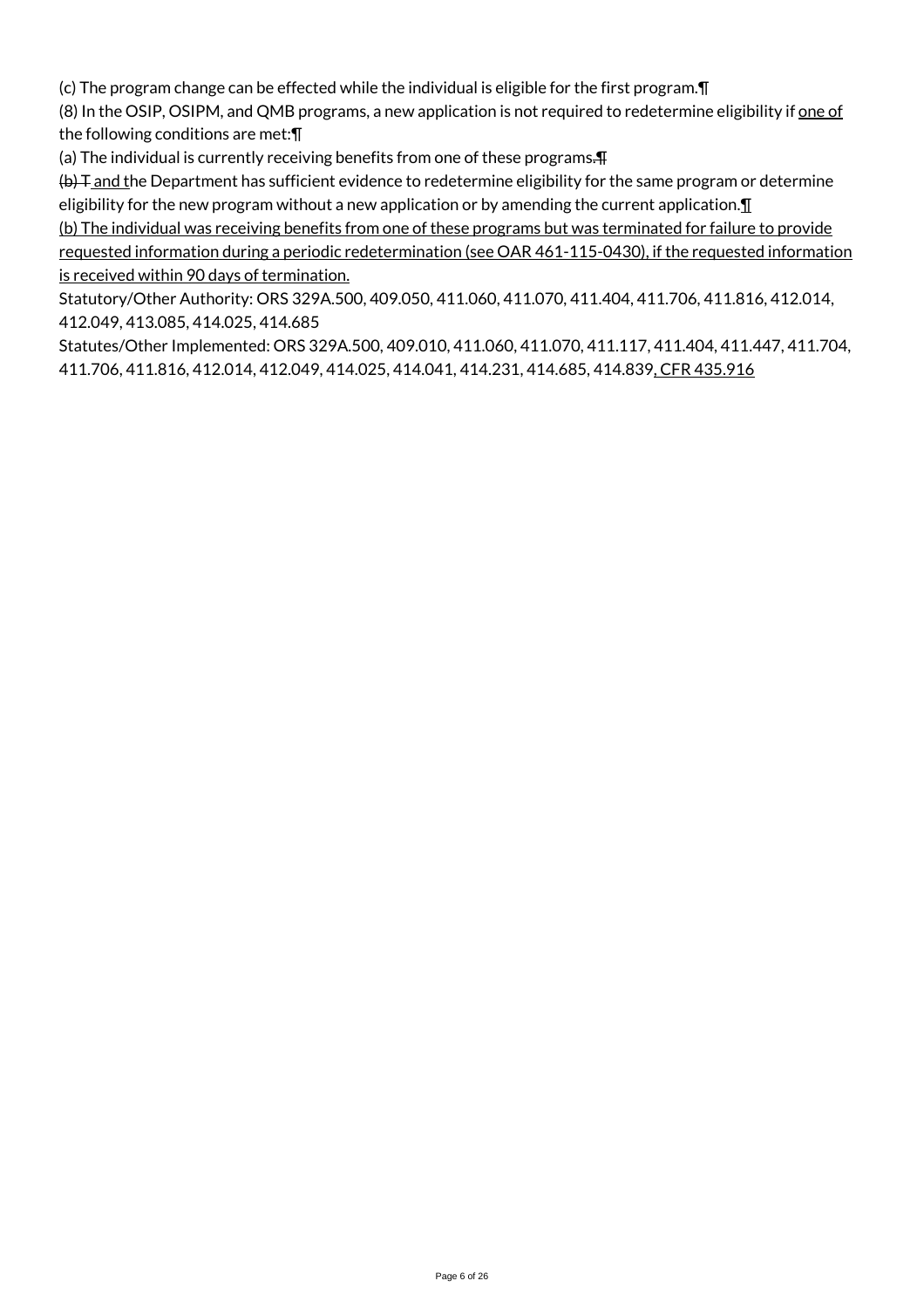#### AMEND: 461-115-0071

RULE SUMMARY: OAR 461-115-0071 about who must sign the application and complete the application process is being amended to allow an applying individual's community spouse, meeting specific criteria, to sign and complete the application process for long-term care. It is also being amended to allow an individual's authorized representative and certain members excluded from the filing group to sign and complete the application process for SNAP. These changes will clarify the process for applications for long term care services, clarify the process for OSIPM eligibility when the applicant passes away prior to an eligibility determination, and better align with federal regulation. They also bring the rule into alignment with current practices and federal regulations of the SNAP program.

#### $CHANGESTORUIF$

# 461-115-0071

Who Must Sign the Application and Complete the Application Process 1

(1) In the ERDC and TANF programs, the following individuals must sign the application and complete the application process:¶

(a) In the ERDC program, a caretaker (see OAR 461-001-0000).¶

(b) In the TANF program, at least one caretaker relative (see OAR 461-001-0000).¶

(2) In the EA program:¶

(a) A caretaker relative must sign the application and complete the application process for a child (see OAR 461- 001-0000). If the child is not living with a caretaker relative, another adult may act on behalf of the child.¶

(b) If the caretaker relative lives with a spouse (see OAR 461-001-0000), both must sign the application.¶

(c) A dependent child 18 years of age who applies must sign the application and complete the application process.¶

(3) In the GA, OSIP, OSIPM, and QMB programs,  $a\text{I}$ 

(a) At least one individualof the following individuals must sign the application and complete the application process:¶

(A) A member of the filing group (see OAR 461-115-0310) 18 years of age or older requesting assistance must complete the application process and sign the application, if able. If no such individual is able to sign the application and complete the application process, this may be done by t. I

(B) For individuals applying for long-term care (see OAR 461-001-0000) services, the individual's community spouse (see OAR 461-001-0030) who lives with the individual or who was living with the individual immediately prior to the continuous period of care (see OAR 461-001-0030).¶

(C) The authorized representative (see OAR 461-115-0090).¶

(b) If the applicant dies prior to the determination of eligibility for OSIPM, the application may be processed if the Department receives the information required verification to determine eligibility under OAR 461-115-0190(1). (4) In the REF and REFM programs, at least one adult (see OAR 461-110-0430) member of the filing group (see OAR 461-110-0430) must sign the application.¶

(5) In the SNAP program, the primary person (see OAR 461-001-0015), the spouse of the primary person, or another adultat least one of the following individuals must sign the application and complete the application process:¶

(a) An adult (see OAR 461-110-0370) or primary person (see OAR 461-001-0015) member of in the filing group (see OAR 461-110-0370) must sign the application and complete the application process.

(b) An adult or primary person excluded from the filing group under OAR 461-110-0370(8)(b).¶

(c) The authorized representative (see OAR 461-001-0000, OAR 461-115-0090, and OAR 461-135-0550) of the filing group.¶

(6) An individual required to sign the application but unable to sign may sign with a mark, witnessed by an employee of the:¶

(a) Branch office (see OAR 461-001-0000); or¶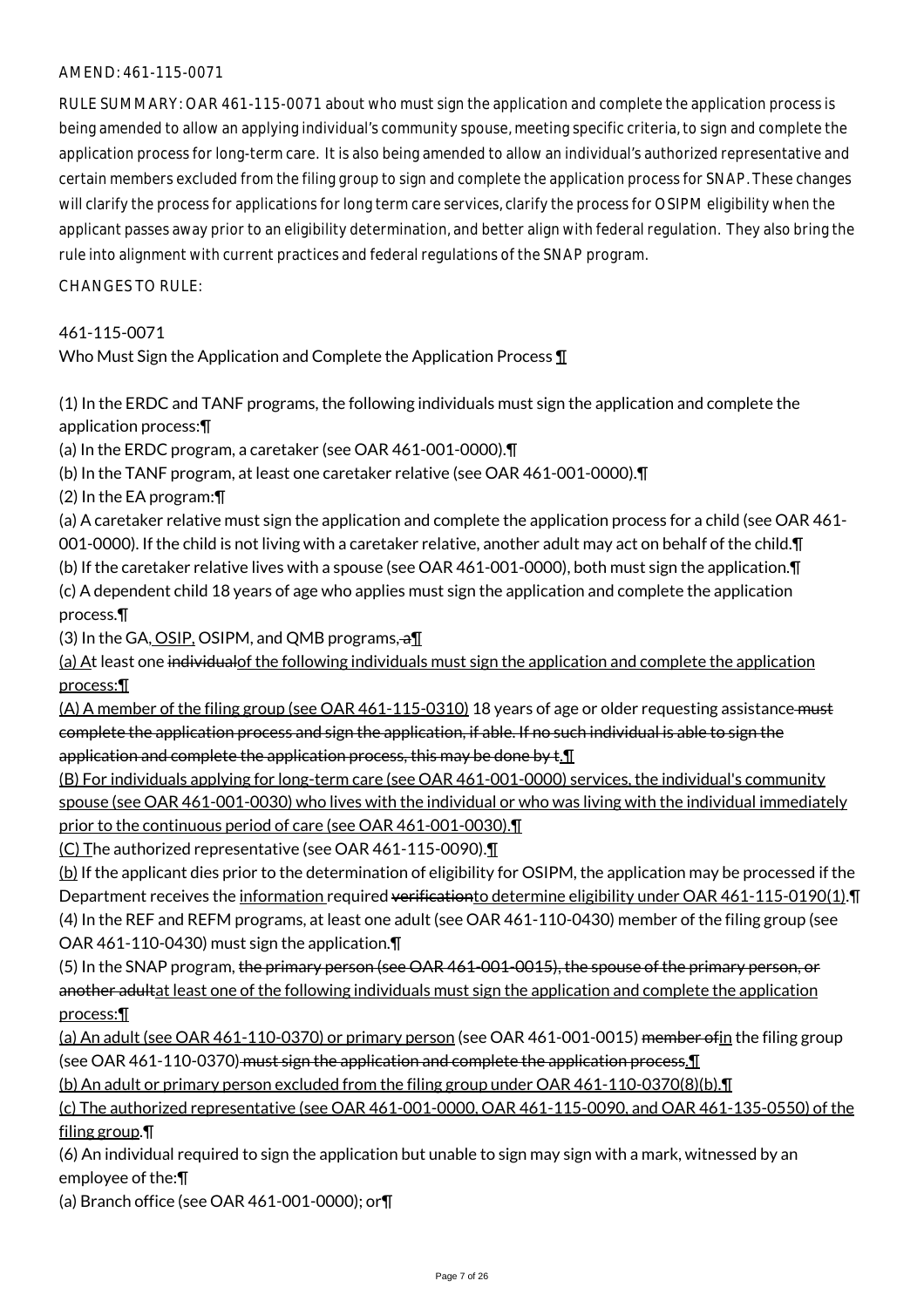(b) Public institution (see OAR 461-135-0950), when the individual applying is an inmate (see OAR 461-135- 0950) and is applying for benefits under the OSIPM program.

Statutory/Other Authority: ORS 411.060, 411.070, 411.404, 411.816, 412.049

Statutes/Other Implemented: ORS 411.060, 411.070, 411.081, 411.087, 411.400, 411.404, 411.816, 412.049, CFR 435.907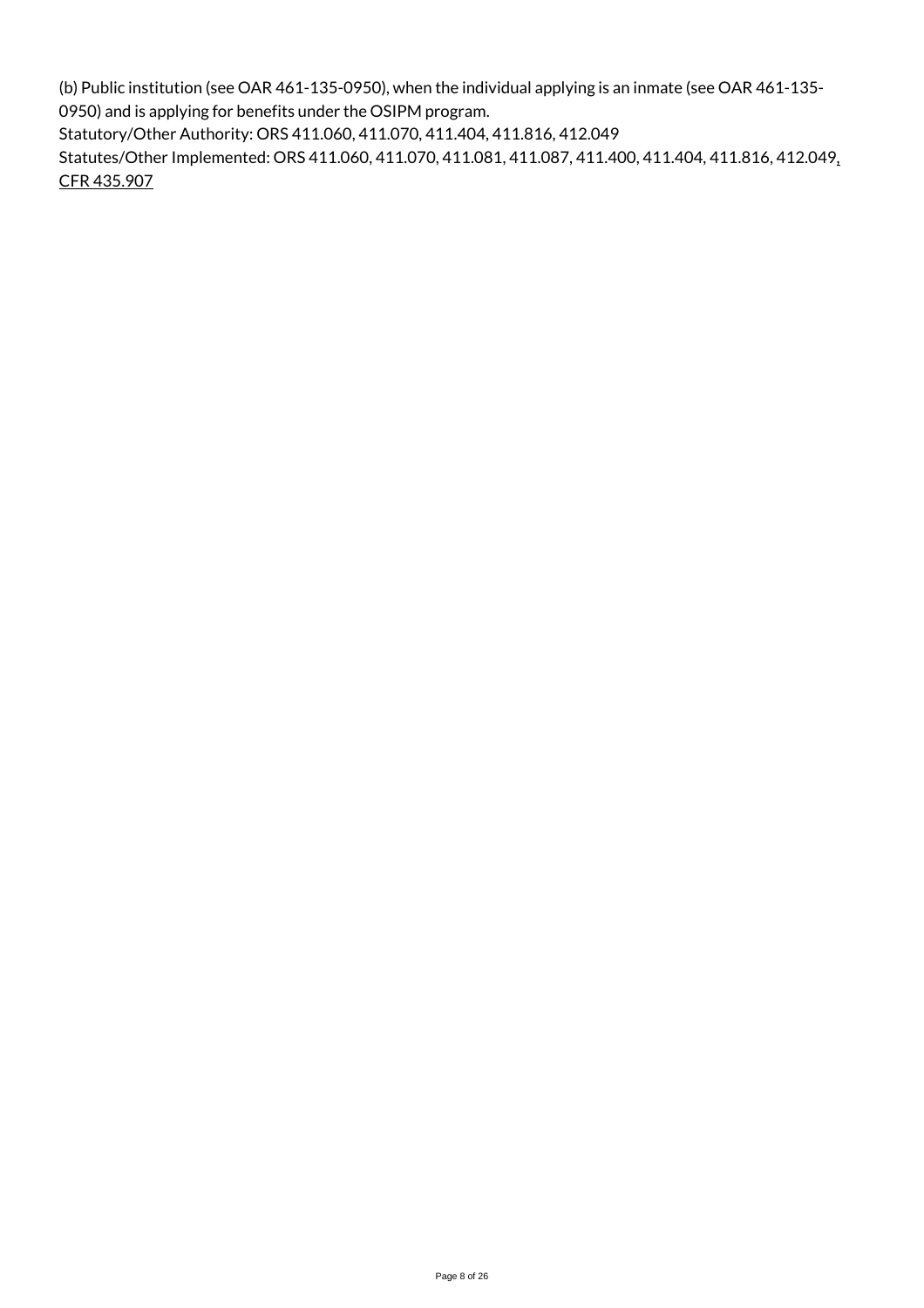#### AMEND: 461-115-0230

RULE SUMMARY: OAR 461-115-0230 about interviews is being amended for the OSIPM and QMB programs to remove the reference to electronic information, to allow more persons the ability to complete the interview on behalf of the applying individual, and to eliminate the interview requirement for all Medicare Savings Program recipients at redetermination, with the exception of QMB-DW. It is also being amended for the SNAP program to allow applicants to receive notice of missed interview by their preferred method, rather than only regular mail; as well as to permit more individuals to complete the annual interview. These changes will align the rule with current regulations, policies, and practices regarding eligibility interviews.

 $CHANGFS TO RIIF$ 

461-115-0230 Interviews ¶

(1) In the REF, REFM, and TANF programs, the Department may conduct a required face-to-face interview by telephone or home visit if an authorized representative (see OAR 461-001-0000 and 461-115-0090) has not been appointed, and participating in a face-to-face interview is a hardship (see section (2) of this rule) for the household.¶

(2) For the purposes of this rule, "hardship" includes, but is not limited to:¶

(a) Care of a household member;¶

(b) An individual's age, disability (see OAR 461-001-0000), or illness;¶

(c) A commute of more than two hours from the individual's residence to the nearest branch office (see OAR 461- 001-0000);¶

(d) A conflict between the individual's work or training schedule and the business hours of the branch office; and¶

(e) Transportation difficulties due to prolonged severe weather or financial hardship.¶

(3) In the SNAP program:¶

(a) An interview must be scheduled so that the filing group (see OAR 461-110-0370) has at least ten days to provide any needed verification before the deadline under OAR 461-115-0210.¶

(b) A face-to-face interview must be granted at the applicant's request.¶

(c) When an applicant misses the first scheduled interview appointment, the Department must inform the applicant by regular mail notice of the missed interview.

(d) An applicant who fails to attend a scheduled interview must contact the Department no later than 30 days following the filing date (OAR 461-115-0040) to be eligible for benefits.¶

(e) An adult (see OAR 461-001-0015) in the filing group or the authorized representativeor primary person (see OAR 461-001-0015) in the filing group, an adult or primary person excluded from the filing group under OAR

461-110-0370(8)(b), or the authorized representative (see OAR 461-001-0000, 461-115-0090, and 461-135-

0550) of the filing group is interviewed once every 12 months.¶

(4) In the ERDC program:¶

(a) Except as provided otherwise in subsection (c) of this section, an interview with an adult in the filing group (see OAR 461-110-0350) or the authorized representative of the filing group is required to process an initial application and a renewal of benefits.¶

(b) A phone interview is preferred; however, a face-to-face interview must be granted at the applicant's request.¶ (c) An interview is not required when the Department has implemented the Child Care Reservation List and it is determined that a decision notice (see OAR 461-001-0000) of ineligibility will be sent under OAR 461-115-0016.¶

(5) In the OSIPM and QMB programs, the Department must complete an interview with at least one applicant who is 18 years of age or older or an applicant's authorized representative:¶

(a) At initial application; except in the OSIPM program, for iindividual authorized to sign the application under OAR 461-115-0071(3), except as follows:¶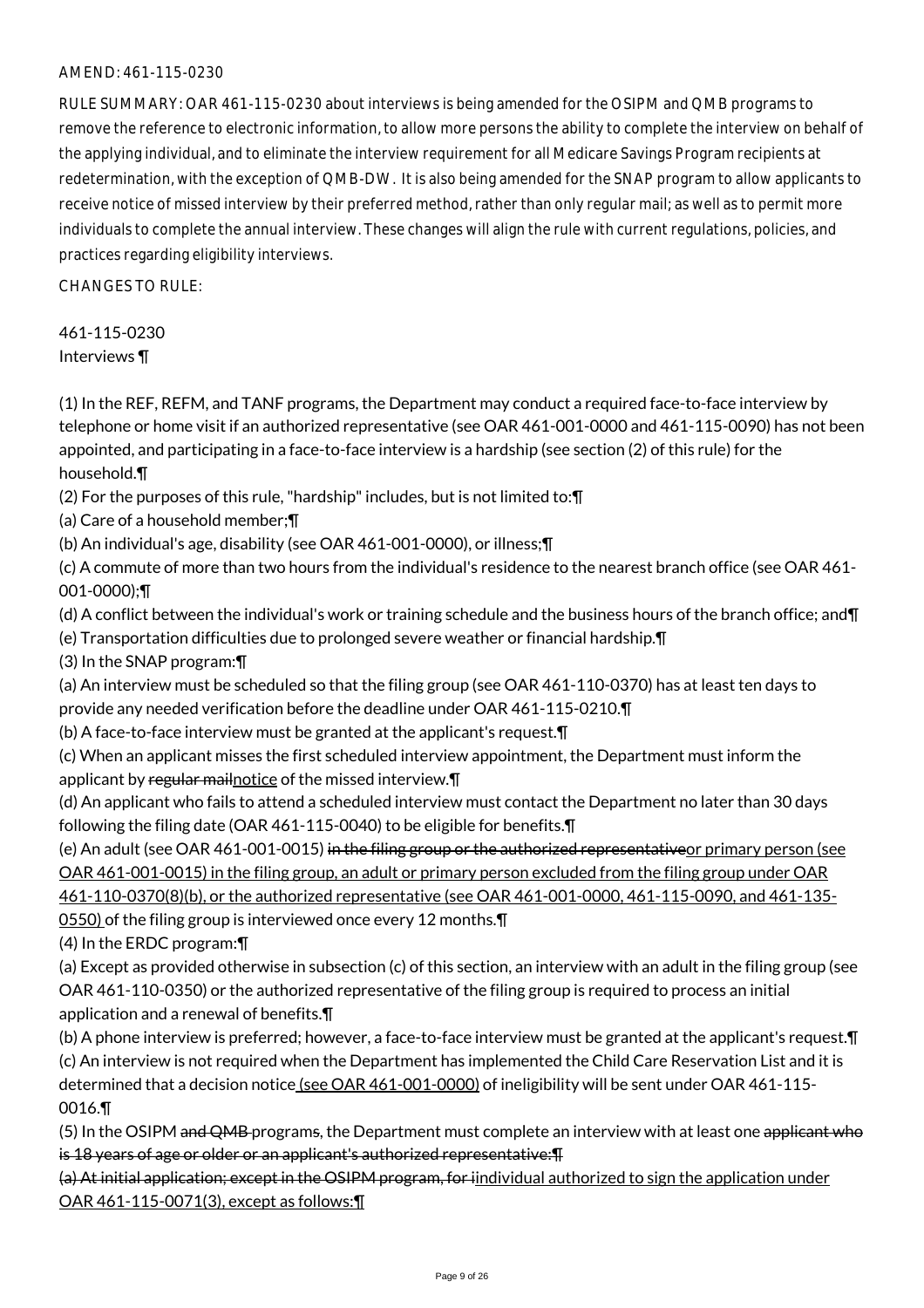(a) Individuals who are not requesting services, and are receiving SSI or are in 1619(b) status.¶

(b) At annual redetermination, except:in a standard living arrangement (see OAR 461-001-0000) who are

receiving SSI or are in 1619(b) status are not required to complete an interview at initial application.¶ (Ab) In the OSIPM program, individuals who are receiving SSI or are in 1619(b) status are not required to complete an interview at annual redetermination.¶

(B6) In the QMB program (except QMB-DW), if eligibility may be determined by use of electronic information.s: [ (a) The Department must complete an interview with at least one individual authorized to sign the application under OAR 461-115-0071(3) at initial application.¶

(b) An interview is not required at redetermination except in the QMB-DW program. ¶

(67) In the REF and REFM programs, a face-to-face interview is required.¶

(78) In the TA-DVS program, the Department will conduct a required face-to-face interview with the victim survivor, unless there is a safety concern related to the domestic violence (see OAR 461-001-0000) situation or there is a hardship. An interview due to safety concern or hardship may be completed via phone, home visit, or offsite appointment.

Statutory/Other Authority: ORS 411.060, 411.404, 411.706, 411.816, 412.049, 414.826, 414.839, ORS 409.050 Statutes/Other Implemented: ORS 409.010, 409.050, 411.060, 411.070, 411.404, 411.706, 411.816, 412.049, 414.025, 414.231, 414.826, 414.839, 411.117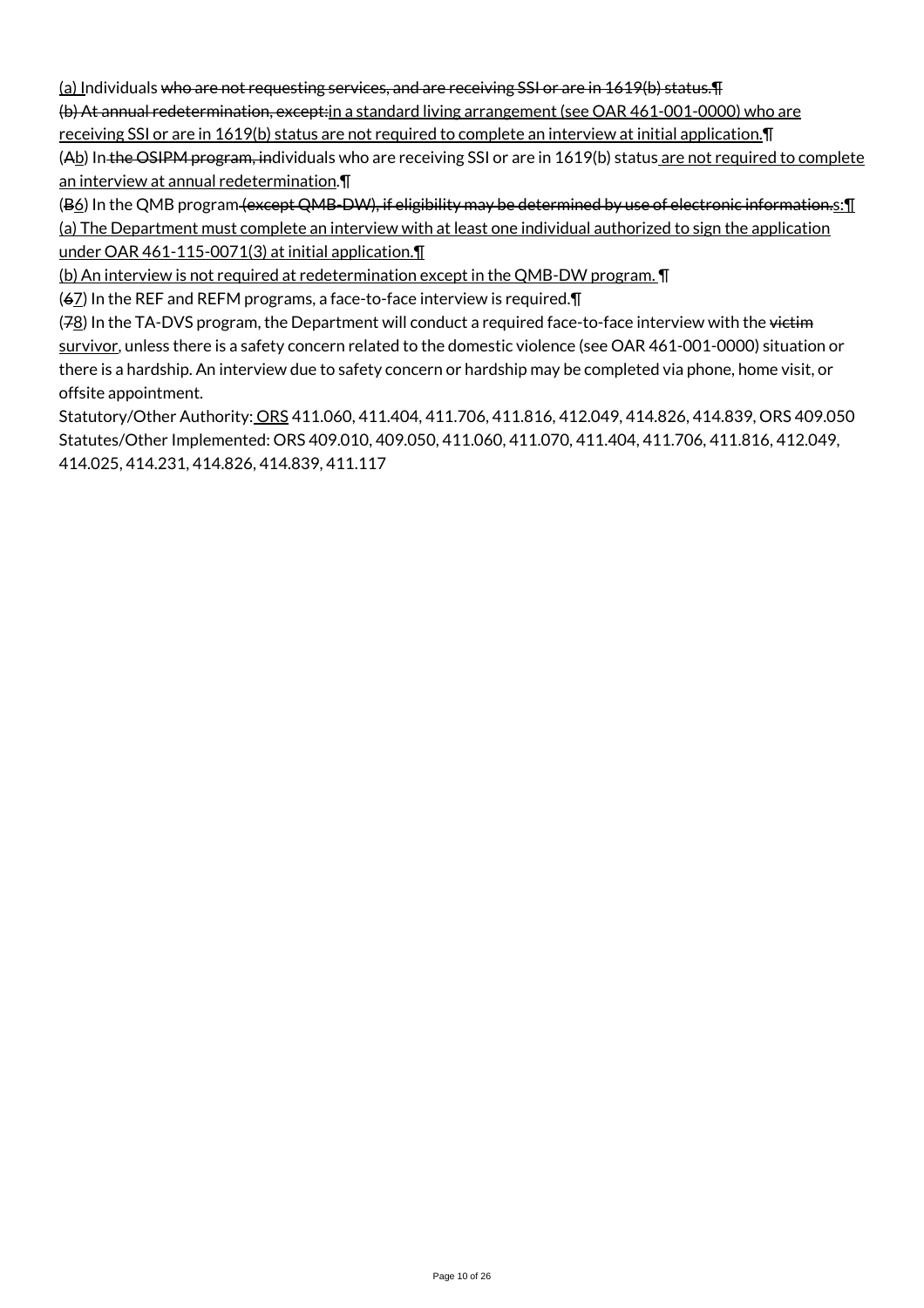#### AMEND: 461-135-0845

RULE SUMMARY: OAR 461-135-0845 about valuation of life estate, transfer on death deeds, reversionary interest, and property is being amended to define the term spouse and broaden it to include a domestic partner for programs other than medical assistance programs; establish interest as the full value of multi-party financial accounts at insured institutions and credit unions; establish interest in a payable on death account and personal property for assistance recovery purposes; and establish how the value of real property, personal property, and other assets both included in and excluded from the probate estate of the deceased spouse are determined. These amendments make the rule text more concise, address more situations, and align the rule with current practices.

#### $CHANGFS TO RIIF$

#### 461-135-0845

Valuation of Life Estate, Reversionary Interest and Property ¶

# (1) Effective July 18, 1995, the value of an expressly created life estate or other interest in real or personal property or other asset In this rule, "spouse" or "spouses": [1]

(a) For federally-funded programs, has the meaning defined in OAR 461-001-0000,¶

(b) For programs not federally-funded, has the meaning defined in OAR 461-001-0000 but also includes a domestic partner (see OAR 461-135-0832).¶

(2) Effective July 18, 1995, the value (see OAR 461-135-0832) of a life estate (see OAR 461-135-0832) or other interest (see OAR 461-135-0832) in real property (see OAR 461-135-0832), personal property (see OAR 461- 135-0832),or other assets (see OAR 461-135-0832) measured by or valued with respect to a life span, including that of the relevant recipient of public assistance (see OAR 461-135-0832), is established by reference to the life estate valuation tables set forth in this rulesection and is valued as of the time of death (see OAR 461-135-0832) of the recipient of public assistance irrespective of the actual life span of the measuring life. [Table not included. See ED. NOTE.]¶

(23) FExcluding accounts under section (4) of this rule or property under section (6) of this rule, for assistance recovery purposes, the interest of a person in real or(see OAR 461-135-0832) in real property, personal property, or other assets held in joint tenancy with right of survivorship(see OAR 461-135-0832) (including transfers with right of survivorship covered by ORS 93.180), tenancy in common (see OAR 461-135-0832), or other form of concurrent ownership with one or more other persons with right of survivorship, other than a spouse or a transfer on death deed (see OAR 461-135-0832), other than a spouse, is presumed to be the value of the fractional share held by the person. The fractional share of a person is presumed to be the share reflected in the ownership documents (see OAR 461-135-0832). Such presumption may be rebutted under the Econsideration Ffurnished <sub>Tt</sub> est or by C(see OAR 461-135-0832) using convincing Eevidence (see OAR 461-135-0832) of the actual consideration contributed by another co-owner of the property or assets. In the absence of any stated fractional share on the Oownership Ddocuments, each co-owner is presumed to have an equal fractional share of ownership of the whole, unless rebutted by the Gconsideration Ffurnished Ttest or as otherwise established by Gusing convincing evidence.¶

(4) For medical assistance (see OAR 461-135-0832) recovery purposes, the interest of a recipient in multi-party accounts with an insured institution or credit union is presumed to be one-hundred percent, and the account's value shall be determined at time of death. The presumption may be rebutted by the consideration furnished test using convincing Eevidence.

(35) With respect to Rreal or Pproperty, personal Pproperty, or an Assets held jointly by spouses, as Ttenants in  $G$ common, tenants by the entirety, with right of survivorship or otherwise, or other concurrent ownership, the interest of a person in such property or assets is conclusively deemed to be owned one-half by each spouse; provided, however, that in the event the Oownership Ddocuments expressly set forth a different fractional share of ownership, and such fractional share is lawful in the appropriate jurisdiction, then the fractional share set forth in such Ownership Documents interest of a person is presumed to be the fractional share owned by each spouse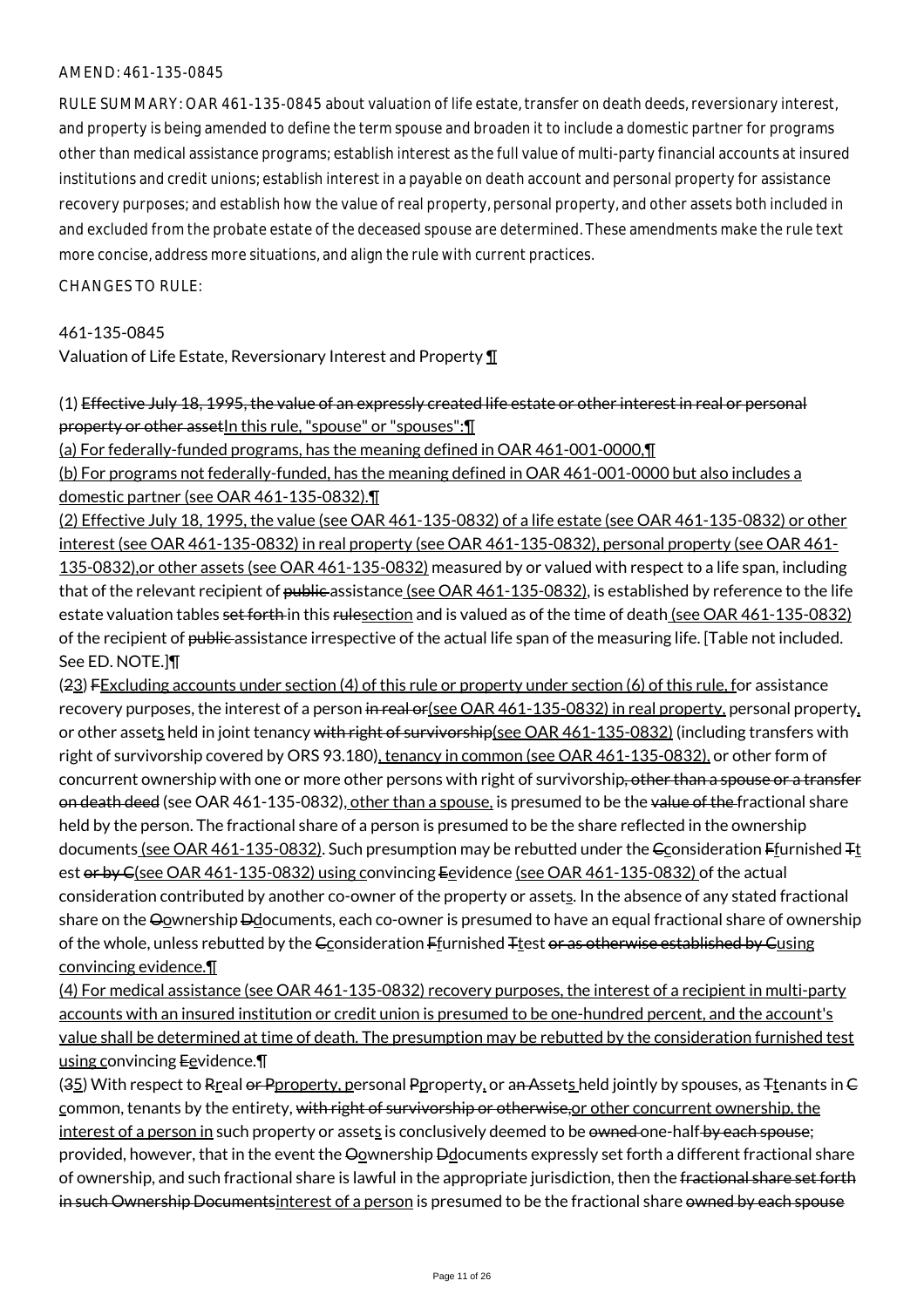set forth in such ownership documents. Such presumption may be rebutted by Cusing convincing Eevidence. The consideration furnished test does not apply to this section of the rule.¶

(46) With respect to a transfer on death deed, for assistance recovery purposes, the transferor is presumed to own the full value of the real property. Ireal property, personal property, or other assets conveyed by a transfer on death deed or other similar arrangement, including, but not limited to, payable on death accounts with financial institutions; the interest of the transferor is presumed to be one-hundred percent, except that if there is more than one transferor their respective interests are determined in accordance with sections  $(2,3)$ ,  $(4)$ , and  $(35)$  of this rule.¶

(57) The Vyalue of Rreal Pproperty at, or prior to, the Time of Death is determined by establishing the fair market value of the property to the satisfaction of the Ddepartment (see OAR 461-135-0832). The burden of proof for establishing the Real Property's fair market valuevalue of the real property to the satisfaction of the Ddepartment lies with the person or, after the  $F_1$ time of  $D_2$  eath of the person, with the person's representative, and may be established by any methodology, including the provision of an appraisal performed by an appraiser certified or licensed in the applicable jurisdiction, that the  $\Theta$ department determines most accurately reflects the  $\Psi$  yalue of the Rreal Pproperty. The Valuesum of liens andor other encumbrances against, if any, attached to the Rreal Pproperty that is established by Cusing convincing Eevidence, if appropriate, is subtracted from the fair market value of the Rreal Pproperty in order to derive a net fair markto determine a net value of the Rreal Pproperty. I (68) The  $\frac{1}{2}$  The  $\frac{1}{2}$  and  $\frac{1}{2}$  Personal Peroperty consisting of shares of stock or other securities traded on an exchange is evidenced by the average of the bid and ask prices on the date of the Time of Death, or the next trading day thereafter. If such bid and ask prices are unavailable for certain stocks or securities, the ¥value may be established by a written estimate from the corporation or other entity issuing such shares or securities of the  $V_2$ alue, or if such estimate is unobtainable, an estimate from a broker, trader or other Pperson with knowledge in the field-of the Value. Liens and. The sum of liens or other encumbrances established by Cusing convincing Eevidence against shares of stock or other securities, is subtracted from the value of such stock or securities established by the foregoing procedureto determine a net value of the personal property consisting of stock or other securities. T (79) The VSubject to section (8) of this rule, the value of tangible Ppersonal Pproperty, including, but not limited to, livestock, furniture, vehicles and other tangible items may be established:¶

(a) By a written estimate from a Pperson knowledgeable in the field of appraising such items of Ppersonal Pp roperty; or¶

(b) From published sources such as catalogs of antiques or collectibles, blue books or other  $\epsilon_0$  orvincing Eevidence that accurately establishes the  $\frac{1}{2}$  value of the property. Liens and encumbrances [1]

(10) The sum of liens or other encumbrances, if any, attached to such property in section (9), established by Gusing convincing Eevidence against, is subtracted from the value of the tangible personal property is subtracted from the value of such property established by the foregoing procedure.¶

(8to determine a net value of the tangible personal property. ¶

 $(11)$  The  $\frac{1}{2}$  The  $\frac{1}{2}$  of intangible Ppersonal Pproperty not otherwise provided for in this rule, is established by a written estimate from a Pperson knowledgeable in the field of appraising such items of intangible Ppersonal Pp roperty. Liens and encumbrances The sum of liens or other encumbrances, if any, attached to such property, established by Cusing convincing Eevidence against tangible personal property is subtracted from the value of such property established by the foregoing, is subtracted from the value of the intangible personal property to determine a net value of the intangible personal property. ¶

(12) Notwithstanding anything to the contrary in this rule, any real property, personal property, or other asset in a probate estate is valued in accordance with the probate code of the jurisdiction of the probate procedureeding. I (913) Notwithstanding anything to the contrary contained in this rule, in cases where an inventory has been filed with tf a claim under OAR 461-135-0835 is deferred until a recipient's spouse dies; the value of any real property, personal property or other assets, subject to the deferred claim, is established appropriate court or an estate tax return has been filed with the appropriate governmental authority,s follows: [1]

(a) For real property, personal property, or other assets in the probate estate of the deceased spouse; the value is the current value at the time of probate; or¶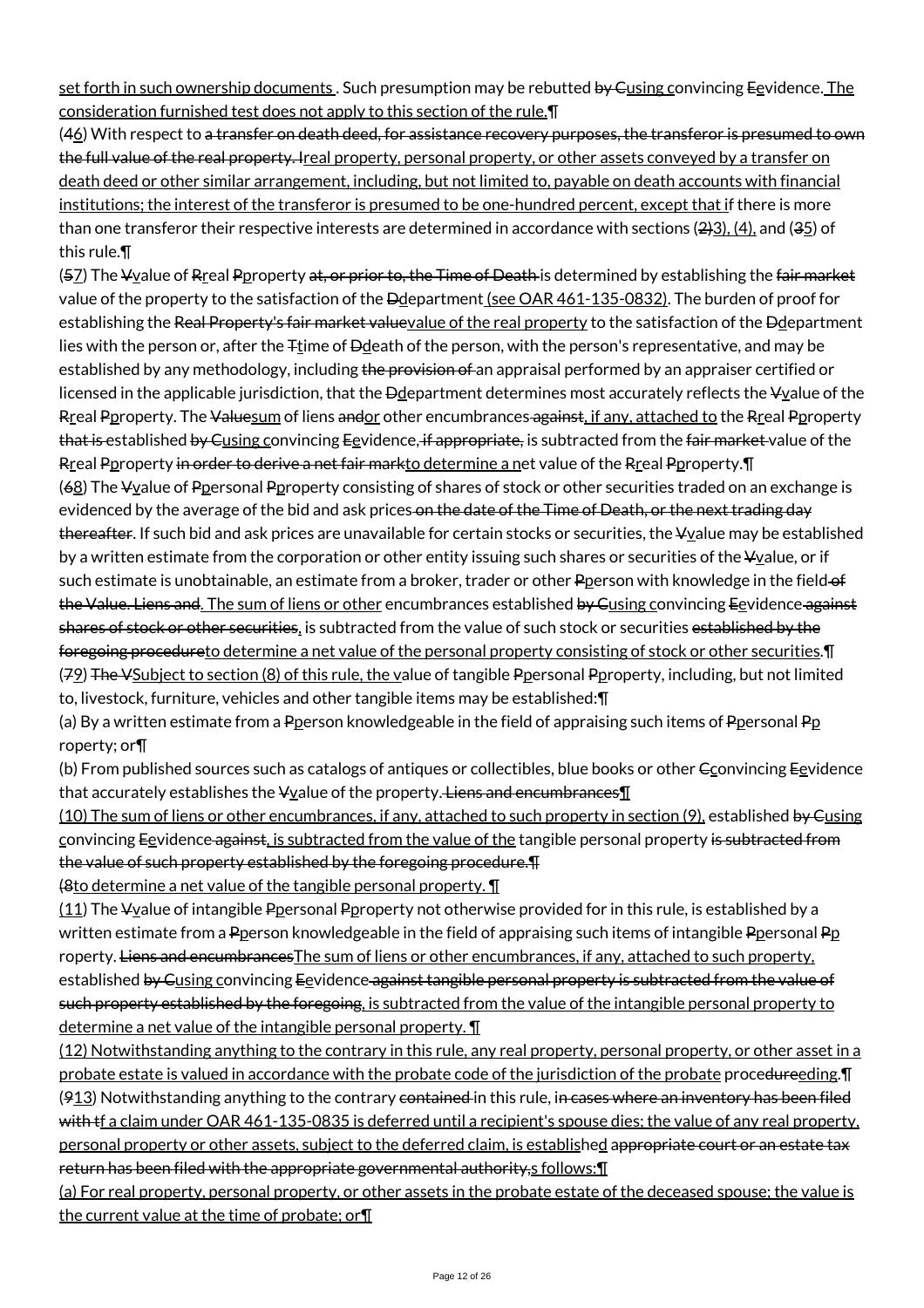(b) For real property, personal property, or other assets not in the probate estate of the deceased spouse; the value is determined on the later of the date of the claim or the  $\frac{1}{2}$ salue of any Real or Pthe real property, personal P

property, or other Aasset is presumptively established by the amounts set forth on such inventory or estate tax return. Ts. 1

(14) The amount of a claim of the department that is recoverable from a person other than the recipient of assistance is calculated through the following steps:¶

(a) Step One: Determine the value of the real property, personal property, or other assets received by the person from the presumptive Value established by such inventory or return may be rebutted by Convincing Evidecipient of assistance. ¶

(b) Step Two: Deduct from the value the amount of any liens or encumbrances. ¶

(c) Step Three: Multiply the result by the fraction or percentage that constitutes the interest received from the recipient of assistance. ¶

[ED. NOTE: Tables referenced are available from the agency.]

Statutory/Other Authority: ORS 4101.0760, 411.066.350, 4113.07085, 416.340, 416.3504.685, ORS 409.050, 413.042

Statutes/Other Implemented: ORS 416.340, 416.350, 411.708, 411.795, 416.310, 41<del>6.340, 416.350, 2011 OL</del> 212 sec. 13, 2011 OL 720 sec. 2243.085, 414.685, 106.300 to 106.340, ORS 93.969

RULE ATTACHMENTS DO NOT SHOW CHANGES. PLEASE CONTACT AGENCY REGARDING CHANGES.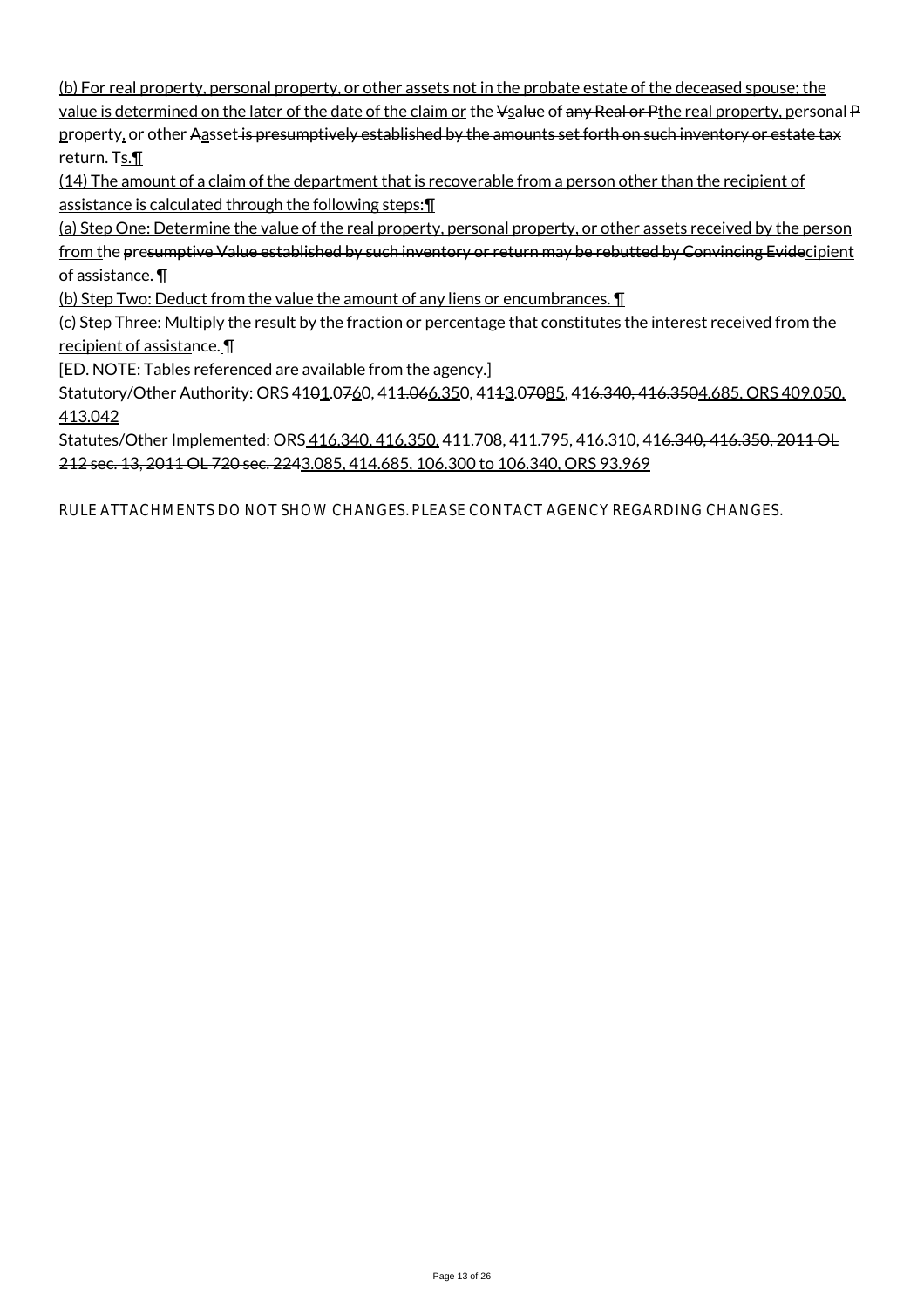| Age            | Life Estate | Remainder |
|----------------|-------------|-----------|
| 0              | .97188      | .02812    |
| $\mathbf{1}$   | .98988      | .01012    |
| $\overline{2}$ | .99017      | .00983    |
| 3              | .99008      | .00992    |
| $\overline{4}$ | .98981      | .01019    |
| 5              | .98938      | .01062    |
| 6              | .98884      | .01116    |
| 7              | .98822      | .01178    |
| 8              | .98748      | .01252    |
| 9              | .98663      | .01337    |
| 10             | .98565      | .01435    |
| 11             | .98453      | .01547    |
| 12             | .98329      | .01671    |
| 13             | .98198      | .01802    |
| 14             | .98066      | .01934    |
| 15             | .97937      | .02063    |
| 16             | .97815      | .02185    |
| 17             | .97700      | .02300    |
| 18             | .97590      | .02410    |
| 19             | .97480      | .02520    |
| 20             | .97365      | .02635    |
| 21             | .97245      | .02755    |
| 22             | .97120      | .02880    |
| 23             | .96986      | .03014    |
| 24             | .96841      | .03159    |
| 25             | .96678      | .03322    |
| 26             | .96495      | .03505    |
| 27             | .96290      | .03710    |
| 28             | .96062      | .03938    |
| 29             | .95813      | .04187    |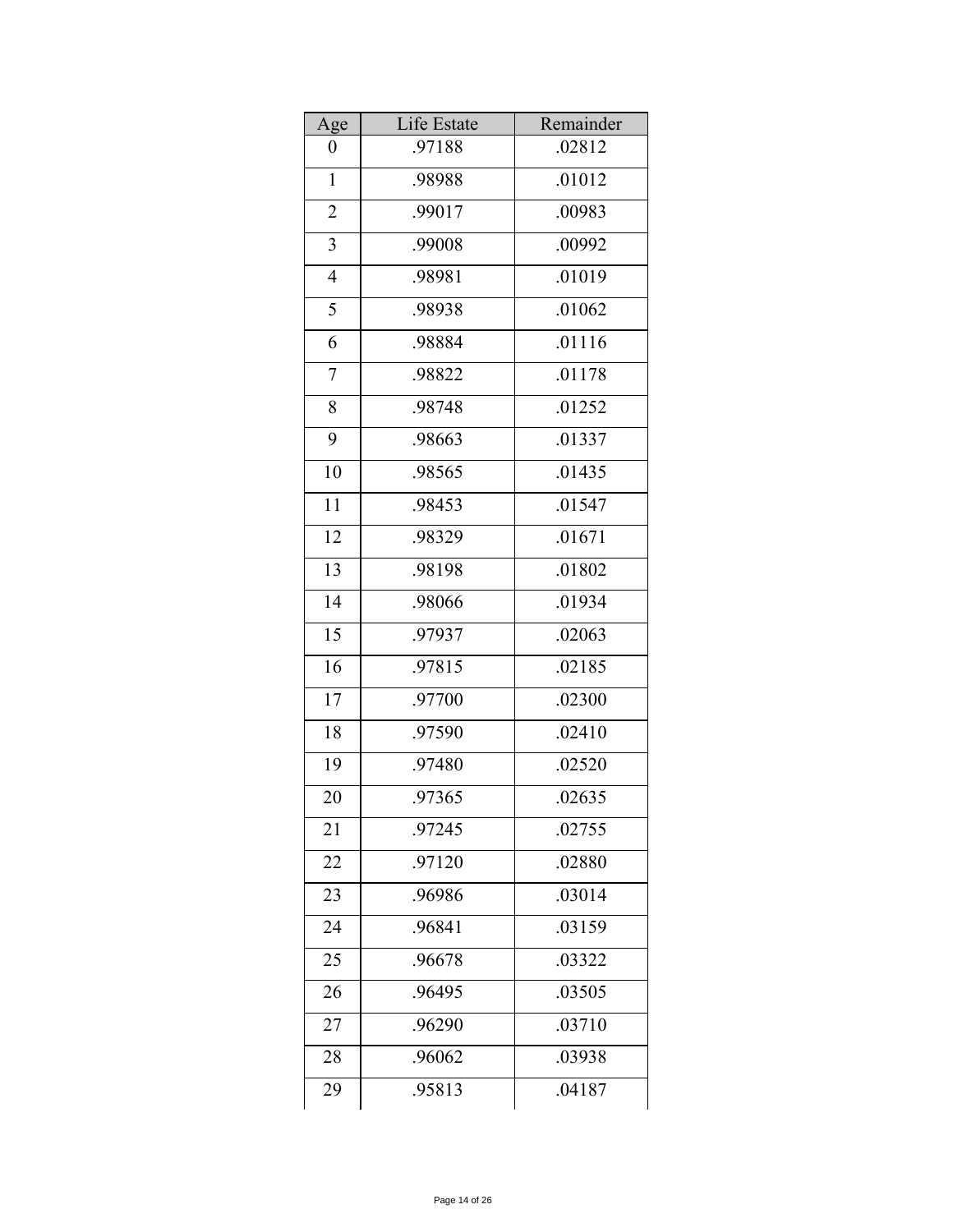| Age | Life Estate | Remainder |
|-----|-------------|-----------|
| 30  | .95543      | .04457    |
| 31  | .95254      | .04746    |
| 32  | .94942      | .05058    |
| 33  | .94608      | .05392    |
| 34  | .94250      | .05750    |
| 35  | .93868      | .06132    |
| 36  | .93460      | .06540    |
| 37  | .93026      | .06974    |
| 38  | .92567      | .07433    |
| 39  | .92083      | .07917    |
| 40  | .91571      | .08429    |
| 41  | .91030      | .08970    |
| 42  | .90457      | .09543    |
| 43  | .89855      | .10145    |
| 44  | .89221      | .10779    |
| 45  | .88558      | .11442    |
| 46  | .87863      | .12137    |
| 47  | .87137      | .12863    |
| 48  | .86374      | .13626    |
| 49  | .85578      | .14422    |
| 50  | .84743      | .15257    |
| 51  | .83874      | .16126    |
| 52  | .82969      | .17031    |
| 53  | .82028      | .17972    |
| 54  | .81054      | .18946    |
| 55  | .80046      | .19954    |
| 56  | .79006      | .20994    |
| 57  | .77931      | .22069    |
| 58  | .76822      | .23178    |
| 59  | .75675      | .24325    |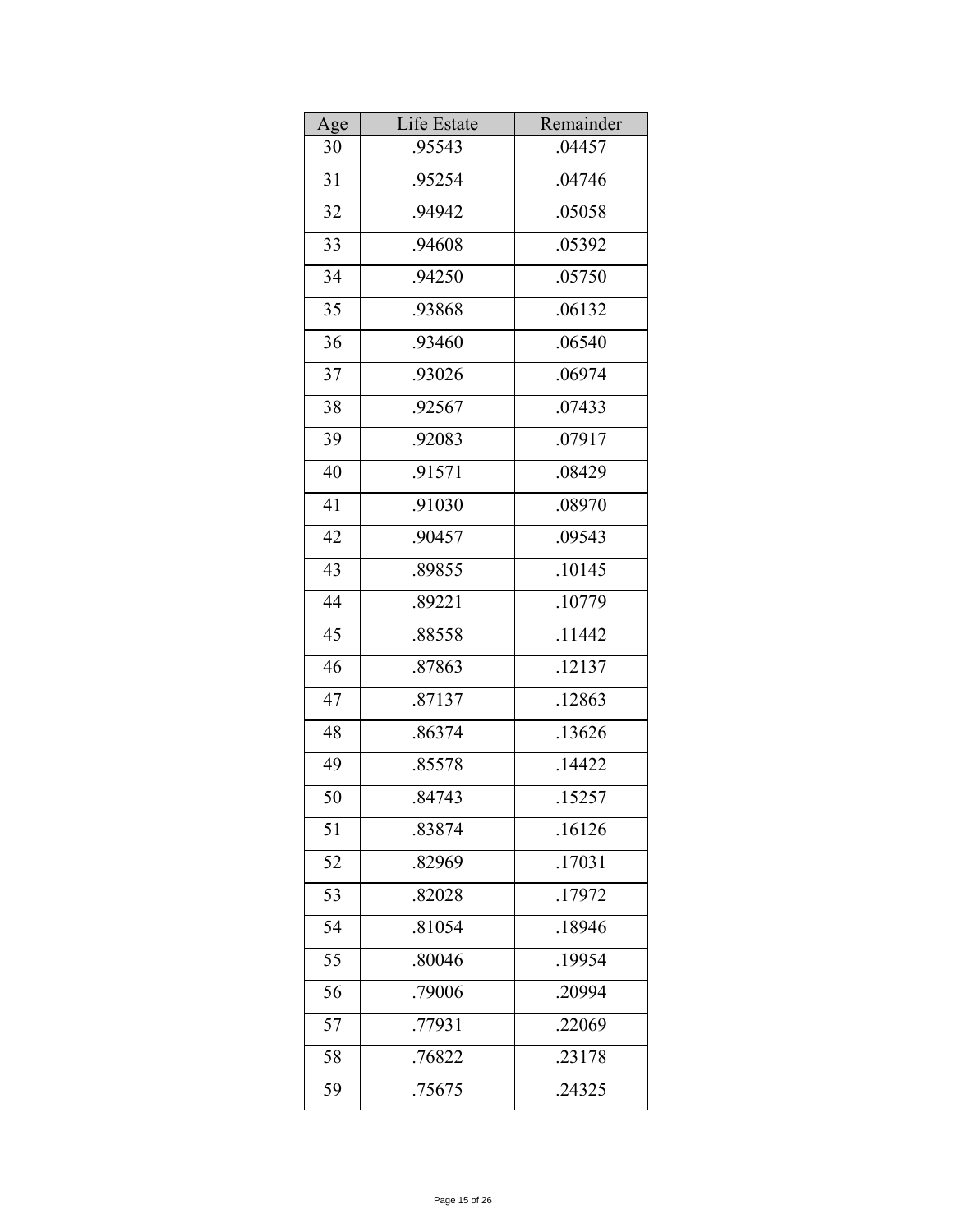| Age | Life Estate | Remainder |
|-----|-------------|-----------|
| 60  | .74491      | .25509    |
| 61  | .73267      | .26733    |
| 62  | .72002      | .27998    |
| 63  | .70696      | .29304    |
| 64  | .69352      | .30648    |
| 65  | .67970      | .32030    |
| 66  | .66551      | .33449    |
| 67  | .65098      | .34902    |
| 68  | .63610      | .36390    |
| 69  | .62086      | .37914    |
| 70  | .60522      | .39478    |
| 71  | .58914      | .41086    |
| 72  | .57261      | .42739    |
| 73  | .55571      | .44429    |
| 74  | .53862      | .46138    |
| 75  | .52149      | .47851    |
| 76  | .50441      | .49559    |
| 77  | .48742      | .51258    |
| 78  | .47049      | .52951    |
| 79  | .45357      | .54643    |
| 80  | .43659      | .56341    |
| 81  | .41967      | .58033    |
| 82  | .40295      | .59705    |
| 83  | .38642      | .61358    |
| 84  | .36998      | .63002    |
| 85  | .35359      | .64641    |
| 86  | .33764      | .66236    |
| 87  | .32262      | .67738    |
| 88  | .30859      | .69141    |
| 89  | .29526      | .70474    |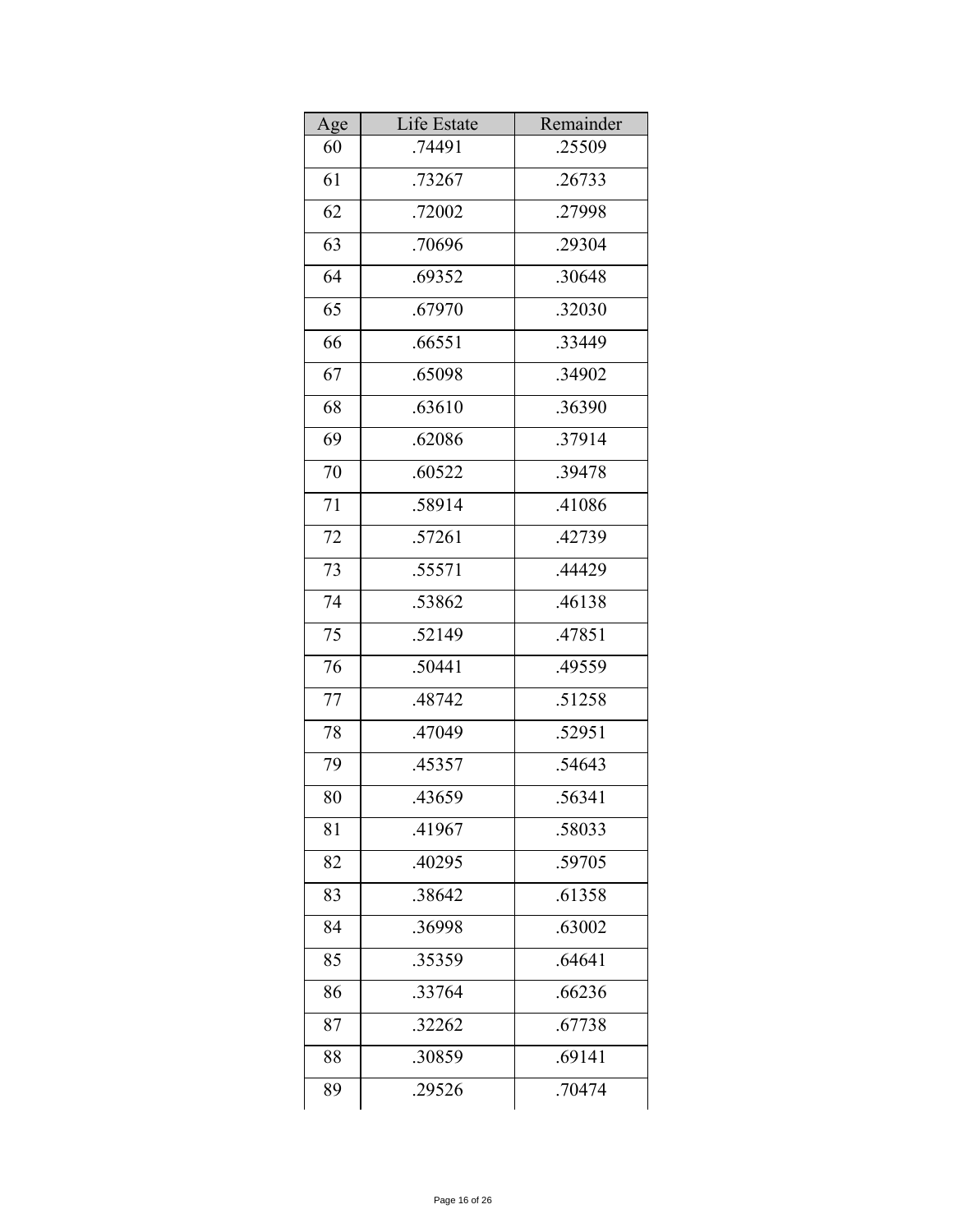| Age | Life Estate | Remainder |
|-----|-------------|-----------|
| 90  | .28221      | .71779    |
| 91  | .26955      | .73045    |
| 92  | .25771      | .74229    |
| 93  | .24692      | .75308    |
| 94  | .23728      | .76272    |
| 95  | .22887      | .77113    |
| 96  | .22181      | .77819    |
| 97  | .21550      | .78450    |
| 98  | .21000      | .79000    |
| 99  | .20486      | .79514    |
| 100 | .19975      | .80025    |
| 101 | .19532      | .80468    |
| 102 | .19054      | .80946    |
| 103 | .18437      | .81563    |
| 104 | .17856      | .82144    |
| 105 | .16962      | .83038    |
| 106 | .15488      | .84512    |
| 107 | .13409      | .86591    |
| 108 | .10068      | .89932    |
| 109 | .04545      | .95455    |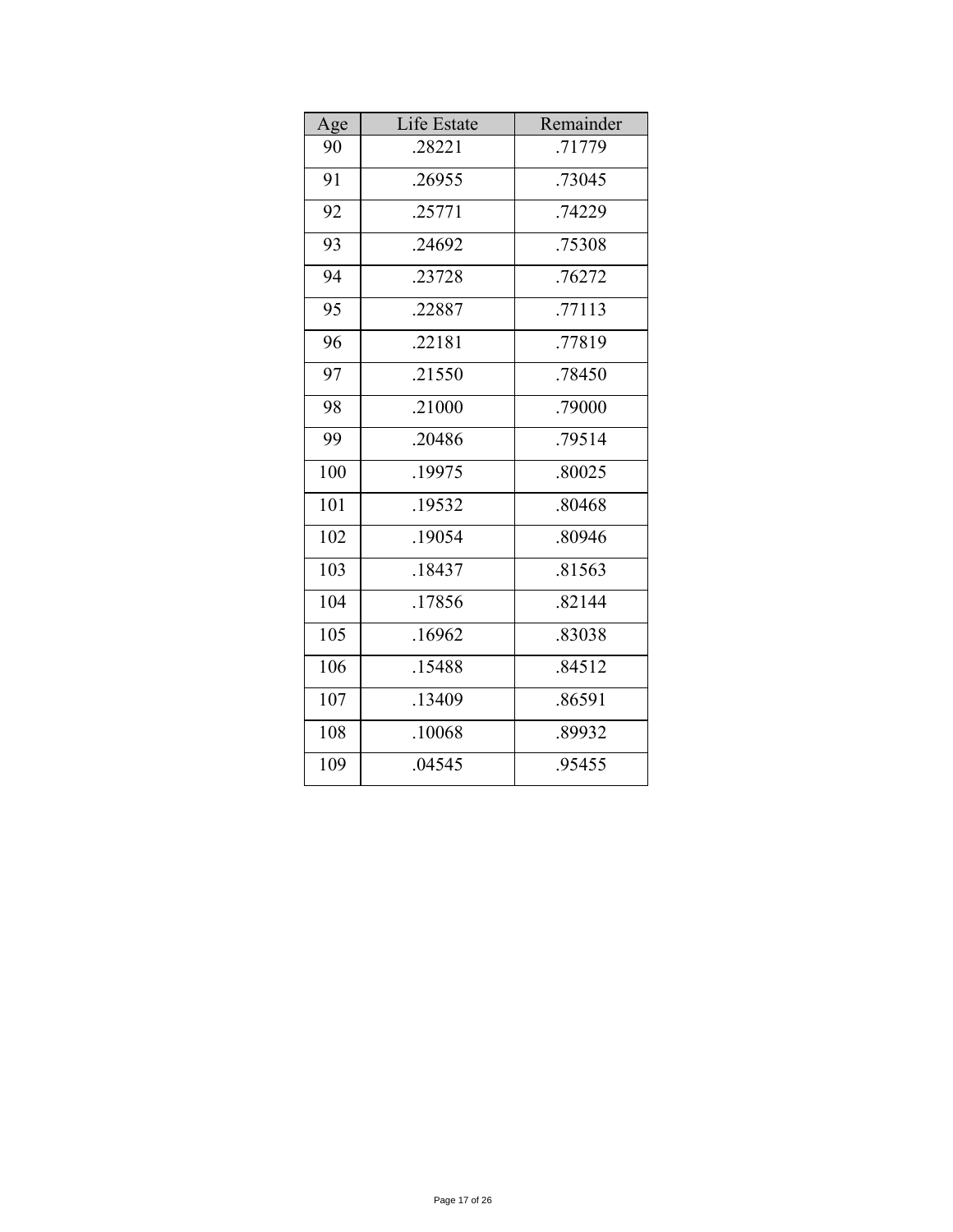#### AMEND: 461-140-0020

RULE SUMMARY: OAR 461-140-0020 about the availability of resources is being amended to align how the OSPIM and QMB-DW programs treat jointly-owned resources with other programs by limiting the availability of jointly-owned resources to the extent the member owns the resource. This change will align the rule with other programs and Integrated Eligibility.

CHANGES TO RULE:

461-140-0020 Availability of Resources ¶

(1) Except as provided in sections (2) to (4) of this rule:¶

(a) In the SNAP program, a resource owned jointly by a client and another individual is available in its entirety to the client.¶

(b) In all other programs, jointly-owned resources are available to members of a financial group (see OAR 461- 110-0530) only to the extent they own the resource; except that in the OSIPM and QMB-DW program, jointlyowned "liquid resources" (including bank and other financial institution accounts) are assumed to be available in their entirety to the client. The client has the right to provide evidence rebutting the ownership assumption. For the purposes of this rule, "liquid resources" means cash as well as other resources that can be converted to cash within 20 business days.¶

(2) A resource is not available to a client in each of the following situations:¶

(a) The client has a legal interest in the resource, but the resource is not in the client's possession and the client is unable to gain possession of it. In the REF and REFM programs, if a resource remains in the applicant's country of origin, it is not available.¶

(b) The resource is jointly owned with others not in the financial group who are unwilling to sell their interest in the resource, and the client's interest is not reasonably saleable.¶

(c) The client verifiably lacks the competence to gain access to or use the resource and there is no legal representative available to act on the client's behalf.¶

(d) The client is a victim of domestic violence (see OAR 461-001-0000) and:¶

(A) Attempting to use the resource would subject the client to risk of domestic violence; or¶

(B) The client is using the resource to avoid the abusive situation.¶

(e) Except as provided in OAR 461-145-0540, the resource is included in an irrevocable or restricted trust and may not be used to meet the basic monthly needs of the financial group.¶

(f) In the OSIP, OSIPM, and QMB-DW programs, there is a legal bar to the sale of the resource.¶

(3) A resource is not considered available during the time the owner does not know he or she owns the resource.¶ (4) If a resource is subject to an early withdrawal penalty, the amount of the penalty is not available.

Statutory/Other Authority: ORS 409.050, 411.060, 411.070, 411.404, 411.706, 411.816, 412.014, 412.049, 413.085, 414.685

Statutes/Other Implemented: ORS 409.010, 409.050, 411.060, 411.070, 411.404, 411.706, 411.816, 412.014, 412.049, 413.085, 414.685, 414.839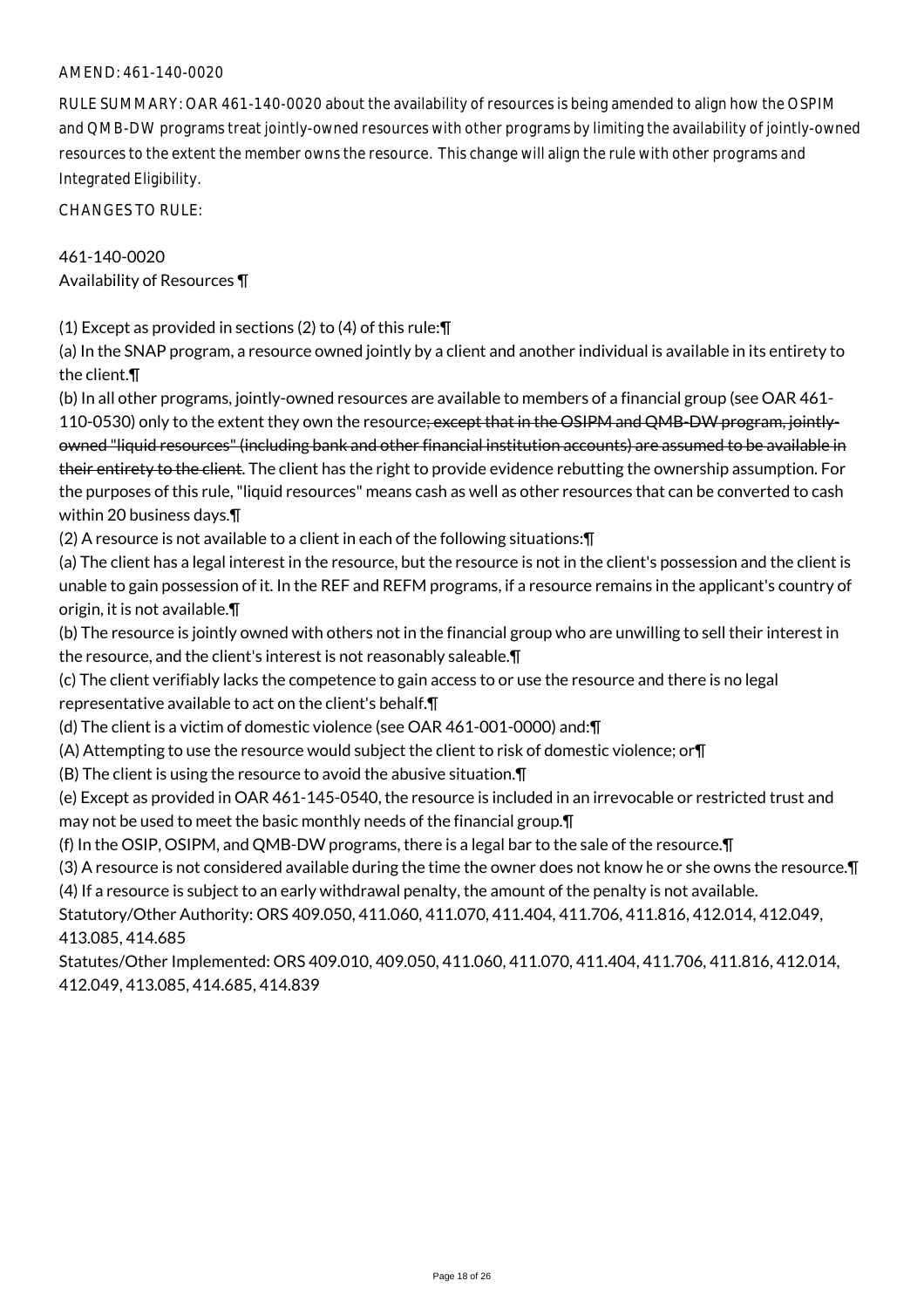# AMEND: 461-145-0130

RULE SUMMARY: OAR 461-145-0130 about the treatment of earned income is being amended to exclude income of temporary U.S. Census Bureau employees hired to assist in taking the census for the OSIPM program. This rule change aligns the treatment of this income with other programs and Integrated Eligibility.

CHANGES TO RULE:

461-145-0130 Earned Income; Treatment ¶

(1) Earned income (see OAR 461-145-0120) is countable (see OAR 461-001-0000) in determining eligibility (see OAR 461-001-0000) for programs, subject to the provisions in sections (2) to (10) of this rule.¶

(2) JOBS Plus income is earned income and is treated as follows:¶

(a) In the SNAP program:¶

(A) JOBS Plus income earned by a TANF-PLS (see OAR 461-101-0010) client:¶

(i) Is counted in determining initial SNAP program eligibility.¶

(ii) Is excluded in determining ongoing eligibility.¶

(B) JOBS Plus wages received after the individual's last month of work under a TANF-PLS JOBS Plus agreement are counted.¶

(b) In the TANF program:¶

(A) JOBS Plus income earned by an NCP-PLS (see OAR 461-101-0010) client is counted in determining initial TANF eligibility.¶

- (B) When determining the need for a TANF supplement for a TANF-PLS client, the income is treated as follows:¶
- (i) It is excluded in determining the countable income limit and in calculating the benefit equivalency standards.¶ (ii) It is counted in calculating the wage supplement.¶

(C) JOBS Plus wages received after the individual's last month of work under a JOBS Plus agreement are counted.¶

(c) In the OSIPM and QMB programs, JOBS Plus wages received after the individual's last month of work under a TANF-PLS JOBS Plus agreement are counted.¶

(d) In all programs not covered under subsections (a) to (c) of this section, TANF-PLS income is counted as earned income.¶

- (e) In all programs other than the TANF program, NCP-PLS income is counted as earned income.¶
- (f) In all programs, wages received under the Tribal TANF JOBS programs are counted as earned income.¶

(3) Welfare-to-Work work experience income is treated as follows:¶

(a) In the REF, REFM, and TANF programs, the income is earned income, and the first \$260 is excluded each month.¶

(b) In the SNAP program, the income is earned income.¶

(4) In the ERDC program, earned income of a child (see OAR 461-001-0000) is excluded.¶

(5) In the OSIP, OSIPM, and QMB programs, documented net losses from a self-employment business (see OAR

461-150-0095) are excluded from any other source of earned income of the financial group (see OAR 461-110-

0530). This does not include dividends or profits (see OAR 461-145-0089).¶

(6) In the REF and REFM programs:¶

(a) Income remaining after the month of receipt is a resource.¶

(b) Earned in-kind income is excluded (see OAR 461-145-0280 and 461-145-0470).¶

(7) In the TANF program:¶

(a) Earned income of the following children is excluded:¶

(A) Dependent children under the age of 19 years, and minor parents under the age of 18 years, who are full-time students in grade 12 or below (or the equivalent level of vocational training, in GED courses), or in home schooling approved by the local school district.¶

(B) Dependent children under the age of 18 years who are attending school part-time (as defined by the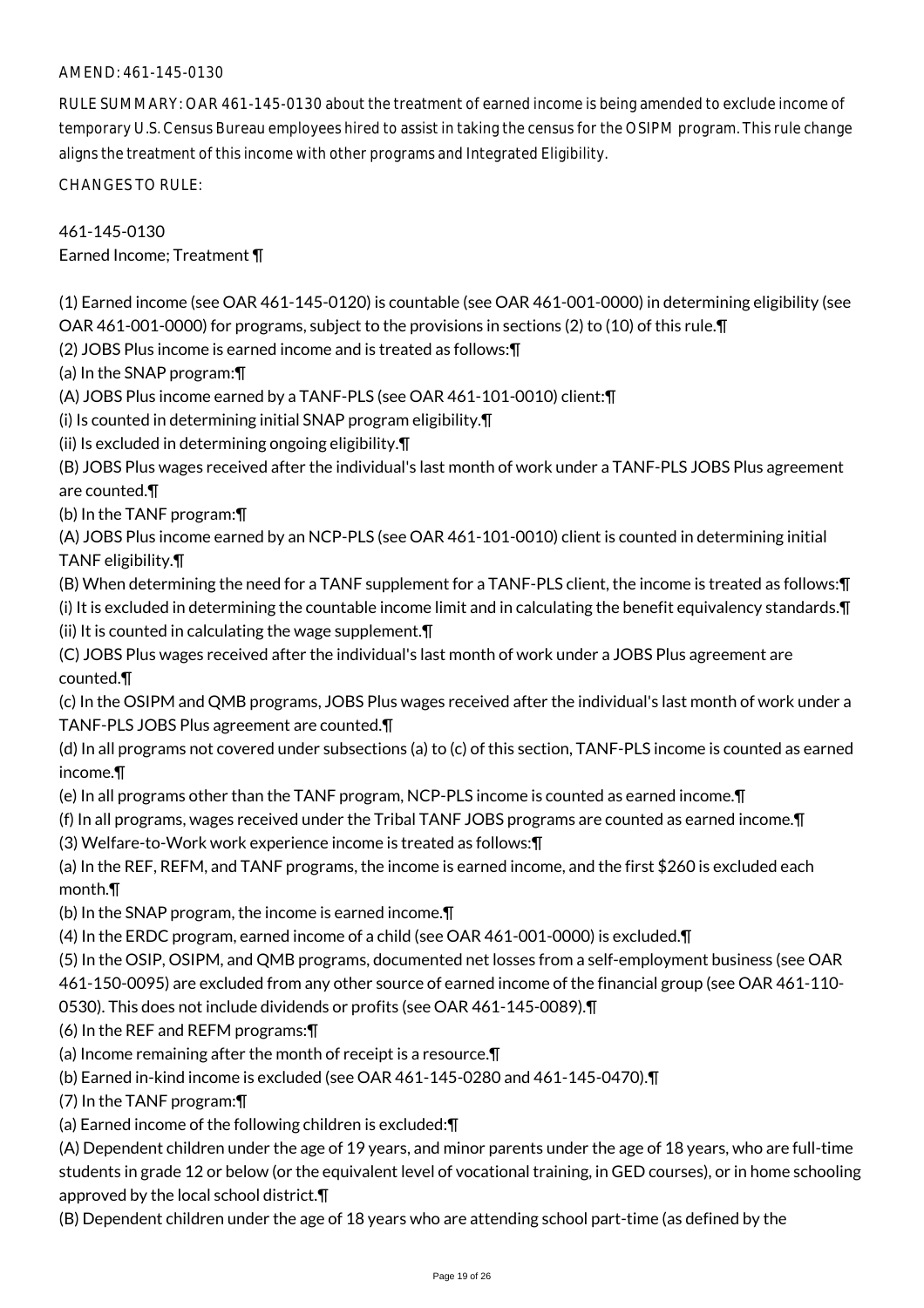institution) and are not employed full-time.¶

(C) Dependent children too young to be in school.¶

(b) Income remaining after the month of receipt is a resource.¶

(c) Earned in-kind income is excluded (see OAR 461-145-0280 and 461-145-0470).¶

(8) In the SNAP program:¶

(a) If a cafeteria plan (see OAR 461-001-0000) benefit that the employee may not elect to receive as a cash payment is designated and used to pay for child care, medical care, or health insurance, the benefit is excluded unless it is reimbursed by the Department. If reimbursed, the Department counts it as earned income.¶

(b) The following types of income are excluded:¶

(A) The earned income of an individual under the age of 18 years who is under the parental control of another member of the household and is:¶

(i) Attending elementary or high school;¶

(ii) Attending GED classes recognized by the local school district;¶

(iii) Completing home-school elementary or high school classes recognized by the local school district; or¶

(iv) Too young to attend elementary school.¶

(B) Earned in-kind income, except as provided in section (9) of this rule.¶

(C) Deductions from base pay for future educational costs under Pub. L. No. 99-576, 100 Stat. 3248 (1986), for an individual on active military duty.¶

(D) Income remaining after the month of receipt is a resource.¶

(9) In the SNAP program, earned in-kind income (see OAR 461-145-0280) is excluded unless it is¶ one of the following:¶

(a) An expenditure by a business entity that benefits a principal (see OAR 461-145-0088).¶

(b) A credit card company gift card, such as Mastercard or Visa, which is received regularly and can be reasonably anticipated. This does not include specific gift cards, such as those from a retailer or restaurant.¶

(10) In all programs except in the OSIPM program, for an individual in a nonstandard living arrangement (see OAR 461-001-0000), the income of a temporary employee of the U.S. Census Bureau employed to assist in taking the census is excluded.

Statutory/Other Authority: ORS 329A.500, 409.050, 411.060, 411.070, 411.083, 411.404, 411.706, 411.816, 411.892, 412.014, 412.049, 414.685

Statutes/Other Implemented: ORS 329A.500, 409.010, 411.060, 411.070, 411.083, 411.404, 411.706, 411.816, 411.892, 412.014, 412.049, 413.085, 414.685, 414.839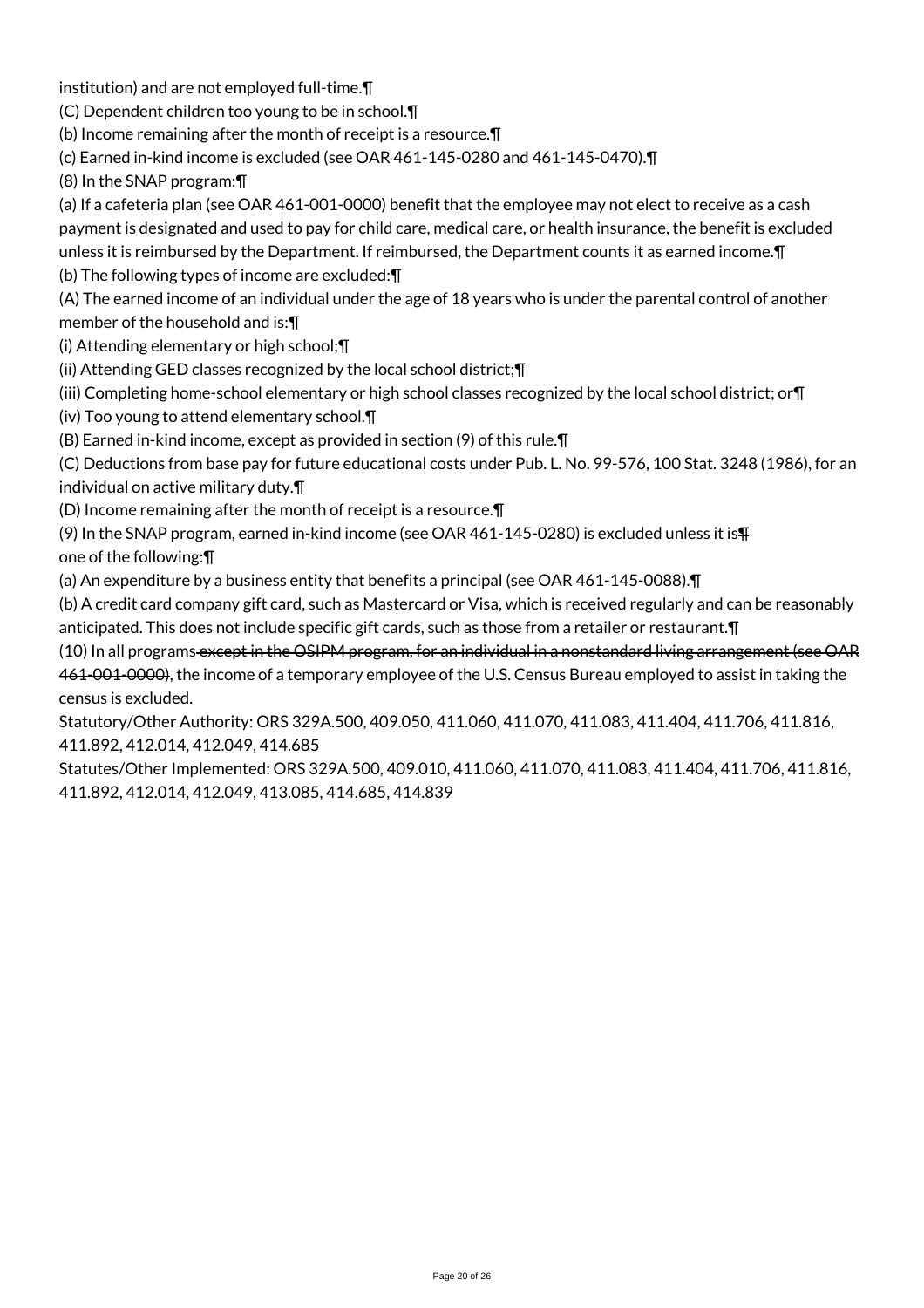#### AMEND: 461-155-0250

RULE SUMMARY: OAR 461-155-0250 about income and payment standards for the OSIPM program is being amended to clarify a section of the rule that pertains to individuals in a nursing facility by clarifying that the provision regarding individuals in a nursing facility pertains specifically to those receiving Medicaid services in a nursing facility. This amendment aligns the rule with current process and the intent of the rule.

CHANGES TO RULE:

461-155-0250 Income and Payment Standard; OSIPM ¶

In the OSIPM program:¶

(1) An individual who is assumed eligible per OAR 461-135-0010 is presumed to meet the income limits for the OSIPM program.¶

(2) An individual meeting the requirements of OAR 461-135-0745 or OAR 461-135-0750, who is not assumed eligible and does not meet the income standards set out in sections (3) or (5) of this rule, must have countable (see OAR 461-001-0000) income that is equal to or less than 300 percent of the full SSI standard for a single individual or have established a qualifying trust as specified in OAR 461-145-0540(10)(c).¶

(3) An individual, other than one identified in sections (1), (2), (5), or (6) of this rule, must have adjusted income (see OAR 461-001-0000) below the standard in this section. [see attached table]¶

(4) In the OSIPM (except OSIPM-EPD) program, an individual receiving Medicaid services in a nursing facility or an ICF-ID is allowed the following amounts for clothing and personal incidentals:¶

(a) For an individual who receives a VA pension based on unreimbursed medical expenses (UME), \$90 is allowed.¶ (b) For all other individuals, \$63.10 is allowed.¶

(c) For an individual identified in subsection (b) of this section with countable income (including any SSI) that is less than \$63.10, the payment standard is equal to the difference between the individual's countable income (including any SSI) and \$63.10. For the purposes of this subsection, countable income includes income that would otherwise be countable for an individual who is assumed eligible under OAR 461-135-0010.¶

(5) In the OSIPM-EPD program, an individual must have adjusted earned income equal to or below 250 percent of the federal poverty level for a family of one.¶

(6) An individual who meets the requirements of OAR 461-135-0755, is not assumed eligible, and does not meet the income standard set out in section (3) of this rule, must have adjusted income equal to or below 150 percent of the federal poverty level for a family of one.

Statutory/Other Authority: ORS 411.060, ORS 409.050, 411.070, 411.404, 411.704, 411.706, 413.085, 414.685 Statutes/Other Implemented: ORS 411.060, ORS 409.010, 411.070, 411.404, 411.704, 411.706

RULE ATTACHMENTS DO NOT SHOW CHANGES. PLEASE CONTACT AGENCY REGARDING CHANGES.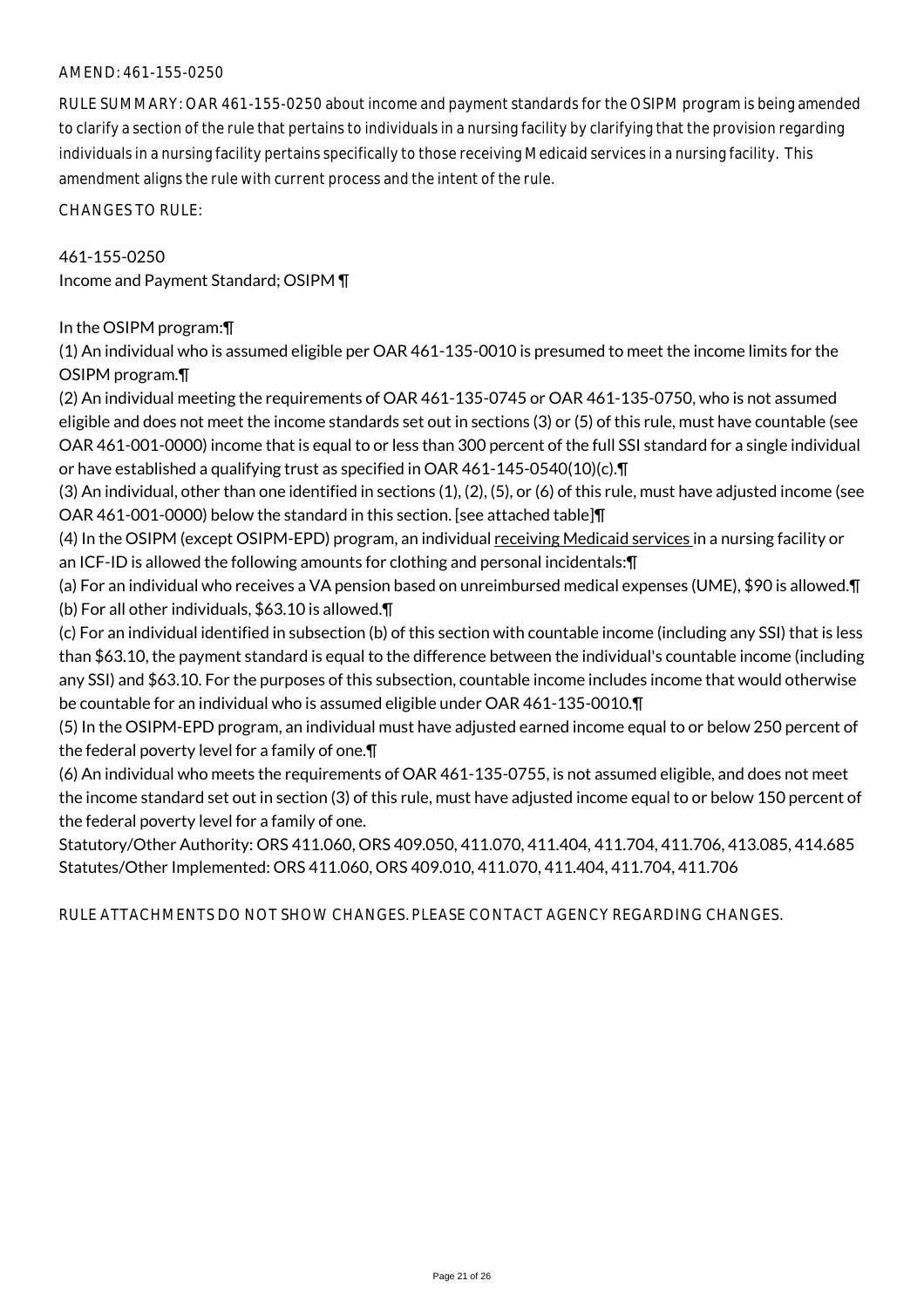| <b>OSIPM</b>              |        |          |  |
|---------------------------|--------|----------|--|
| Adjusted Income Standards |        |          |  |
| Number in Need<br>Group   | One    | Two      |  |
| AB/AD/OAA                 | 771.00 | 1,157.00 |  |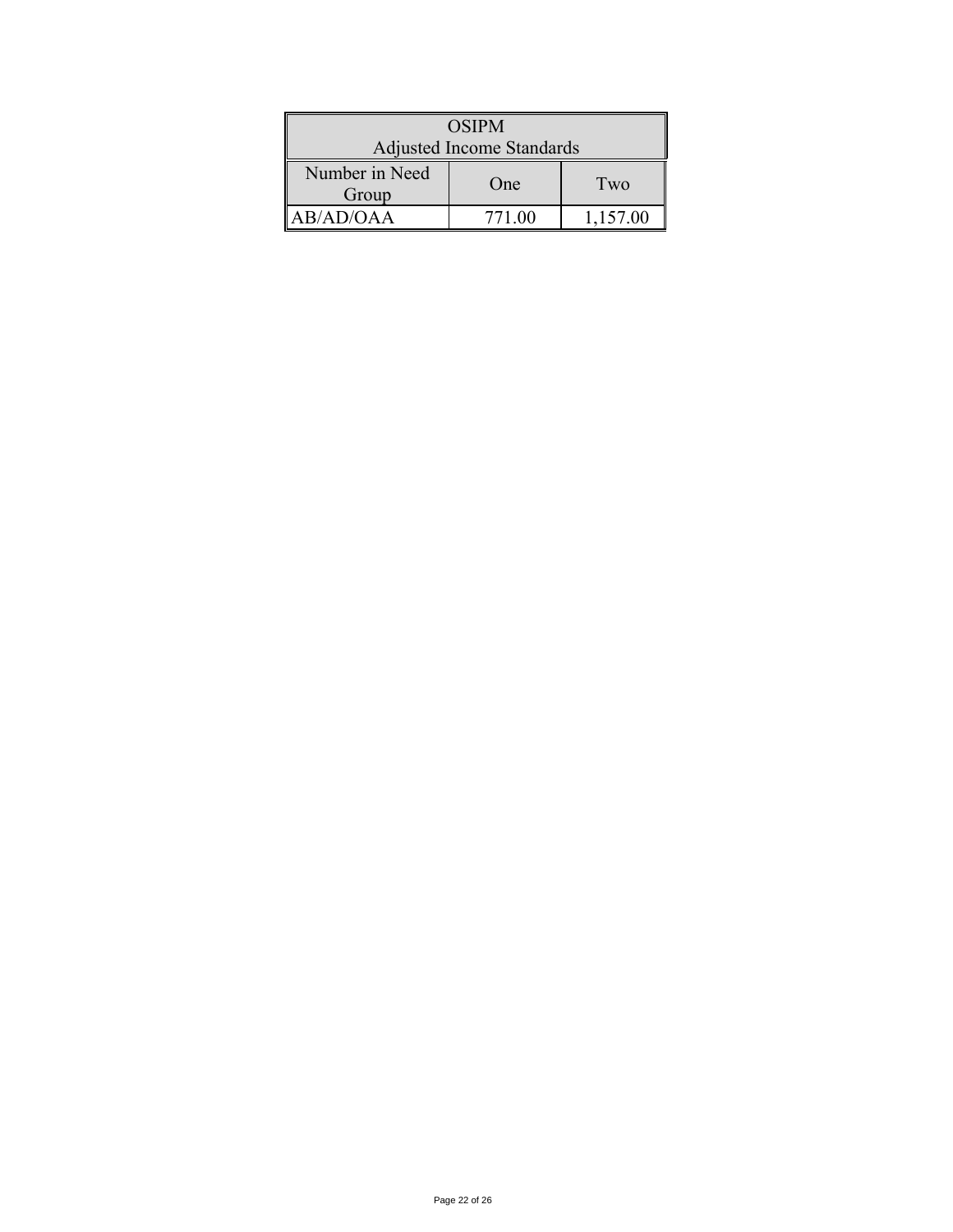# AMEND: 461-160-0620

RULE SUMMARY: OAR 461-160-0620 about income deductions and client liability for Long Term Care Services and Waivered Services is being amended to make permanent a change to the rule effective July 1, 2019 that adjusted these standards to reflect the annual federal cost of living adjustments that happen every January. These amendments keep Oregon in line with current federal standards for Department Medicaid programs and changes to the Minimum Monthly Maintenance Needs Allowance (MMMNA) and community spouse monthly housing allowance under the Spousal Impoverishment laws.

CHANGES TO RULE:

#### 461-160-0620

Income Deductions and Client Liability; Long-Term Care Services or Home and Community-Based Care; OSIPM ¶

#### In the OSIPM program:¶

(1) Deductions from income are made for an individual residing in or entering a long-term care facility or receiving home and community-based care (see OAR 461-001-0030) as explained in subsections (3)(a) to (3)(h) of this rule.¶

(2) Except as provided otherwise in OAR 461-160-0610, the liability of the individual is determined according to subsection (3)(i) of this rule.¶

- (3) Deductions are made in the following order:¶
- (a) One standard earned income deduction of \$65 is made from the earned income in the OSIPM program.¶
- (b) The deductions under the plan for self-support as allowed by OAR 461-145-0405.¶
- (c) One of the following need standards:¶
- (A) A \$63.10 personal needs allowance for an individual receiving long-term care services.¶

(B) A \$90 personal needs allowance for an individual receiving long-term care services who is eligible for VA benefits based on unreimbursed medical expenses. The \$90 allowance is allowed only when the VA benefit has been reduced to \$90.¶

(C) For an individual who receives home and community-based care:¶

(i) Except as provided in subparagraph (ii) of this paragraph, the OSIPM maintenance standard.¶

(ii) For an individual who receives in-home services, the OSIPM maintenance standard plus \$500.¶ (d) A community spouse (see OAR 461-001-0030) monthly income allowance is deducted from the income of the institutionalized spouse (see OAR 461-001-0030) to the extent that the income is made available to or for the benefit of the community spouse, using the following calculation.¶

(A) Step 1 - Determine the maintenance needs allowance.  $$2,057.50113.75$  is added to the amount over  $$647.25$ 34.13 that is needed to pay monthly shelter expenses for the principal residence of the couple. This sum or \$3,160.50, whichever is less, is the maintenance needs allowance. For the purpose of this calculation, shelter expenses are the rent or home mortgage payment (principal and interest), taxes, insurance, required maintenance charges for a condominium or cooperative, and the full standard utility allowance for the SNAP program (see OAR 461-160-0420). If an all-inclusive rate covers items that are not allowable shelter expenses, including meals or housekeeping in an assisted living facility, or the rate includes utilities, to the extent they can be distinguished, these items must be deducted from the all-inclusive rate to determine allowable shelter expenses.¶ (B) Step 2 - Compare maintenance needs allowance with community spouse's countable income. The countable (see OAR 461-001-0000) income of the community spouse is subtracted from the maintenance needs allowance determined in step 1. The difference is the income allowance unless the allowance described in step 3 is greater.¶ (C) Step 3 - If a spousal support order or exceptional circumstances resulting in significant financial distress require a greater income allowance than that calculated in step 2, the greater amount is the allowance.¶

(e) A dependent income allowance as follows:¶

(A) For a case with a community spouse, a deduction is permitted only if the monthly income of the eligible dependent is below \$2,057.50113.75. To determine the income allowance of each eligible dependent:¶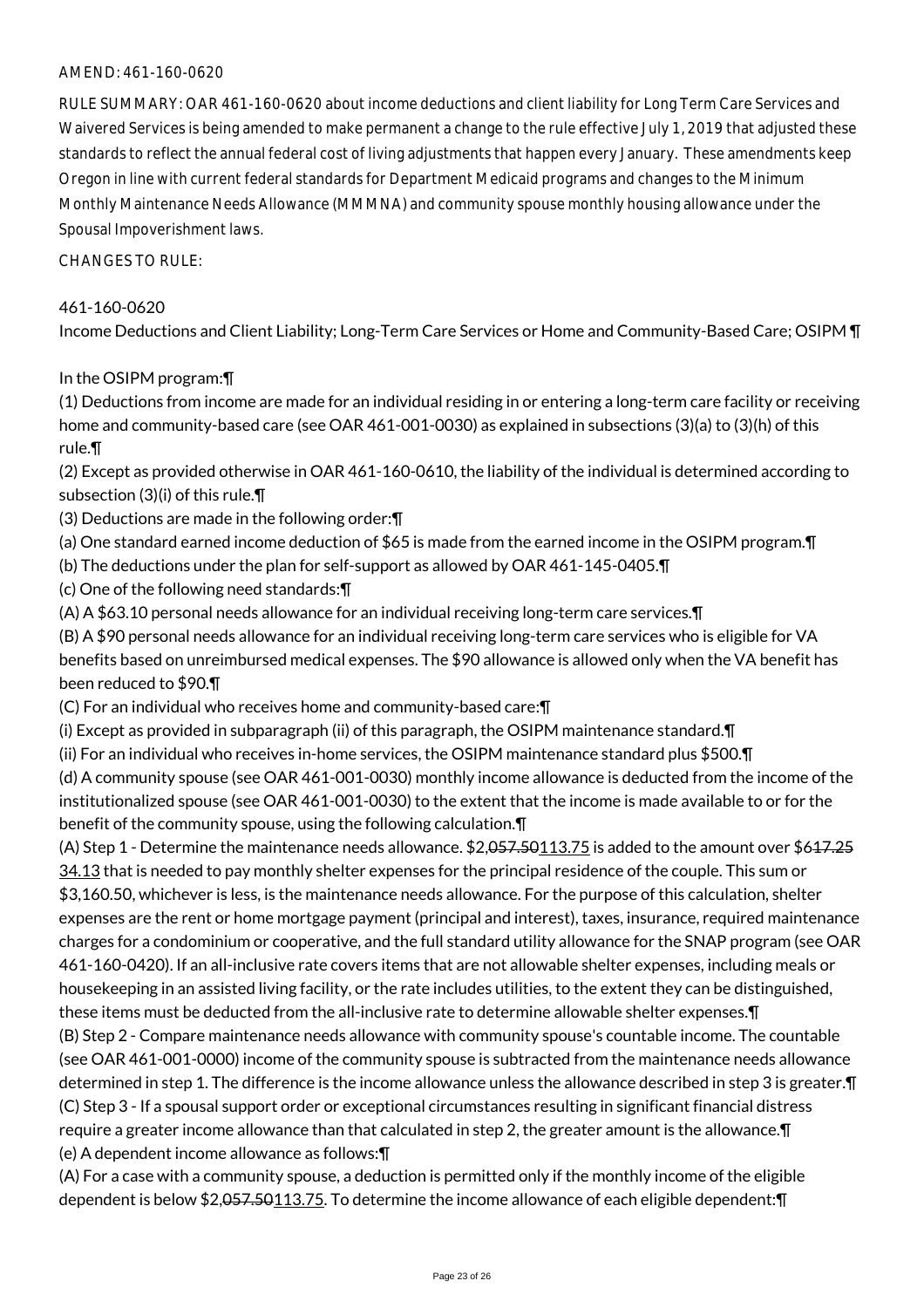(i) The monthly income of the eligible dependent is deducted from \$2,057.50113.75.¶

(ii) One-third of the amount remaining after the subtraction in paragraph (A) of this subsection is the income allowance of the eligible dependent.¶

(B) For a case with no community spouse:¶

(i) The allowance is the TANF adjusted income standard (see OAR 461-155-0030) for the individual and eligible dependents.¶

(ii) The TANF standard is not reduced by the income of the dependent.¶

(f) Costs for maintaining a home if the individual meets the criteria in OAR 461-160-0630.¶

(g) Medical deductions allowed by OAR 461-160-0030 and 461-160-0055 are made for costs not covered under the state plan.¶

(h) After taking all the deductions allowed by this rule, the remaining balance is the adjusted income (see OAR 461-001-0000).¶

(i) The individual's liability is determined as follows:¶

(A) For an individual receiving home and community-based care (except an individual identified in OAR 461-160- 0610(4)), the liability is the actual cost of the home and community-based care or the adjusted income of the individual, whichever is less. This amount must be paid to the Department or the home and community-based care facility each month as a condition of being eligible for home and community-based care. In OSIPM-IC, the liability is subtracted from the gross monthly benefit.¶

(B) For an individual who resides in a nursing facility, the liability is the actual cost of services or the adjusted income of the individual, whichever is less. This amount must be paid to the facility each month as a condition of being eligible for nursing facility services.

Statutory/Other Authority: ORS 409.050, 411.060, 411.070, 411.404, 411.706, 413.085, 414.065, 414.685 Statutes/Other Implemented: ORS 409.010, 411.060, 411.070, 411.404, 411.706, 413.085, 414.065, 414.685, 42 USC 1396r-5, 42 CFR 435.725 - 435.735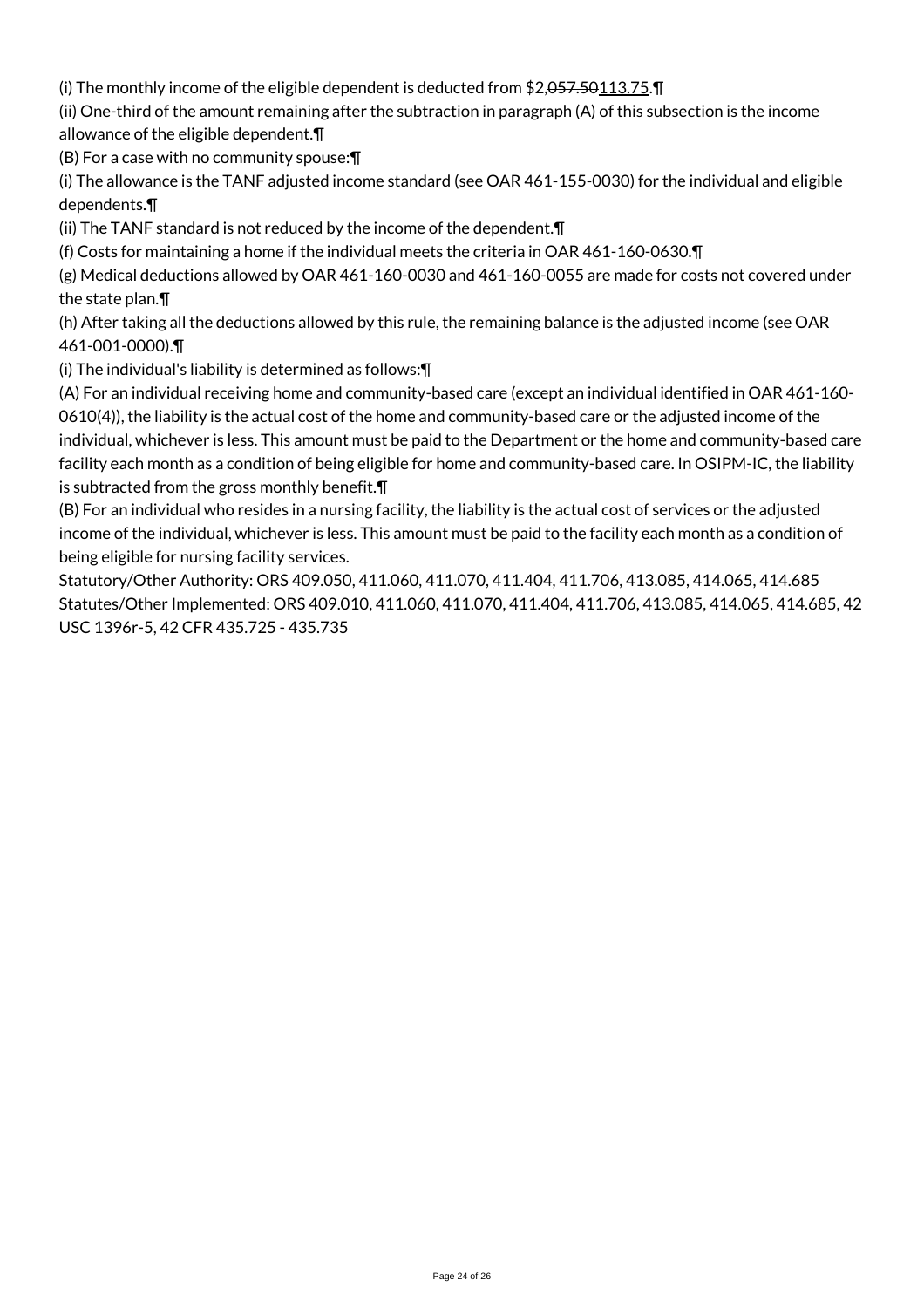# AMEND: 461-170-0011

RULE SUMMARY: OAR 461-170-0011 about changes that must be reported is being amended to reflect that ABAWDs residing in time limit areas in the TBA reporting system need to report when their work hours go below 20 hours per week, aligning with current policy. The rule is also being amended to add a reporting requirement for those in SRS reporting who have lottery or gambling winnings equal to or in excess of \$3,500, aligning it with new federal regulations. It is also being amended to indicate that a change in resource needs to be reported for the QMB BAS, QMB SMB, and QMB SMF programs, aligning the reporting requirement for Integrated Eligibility.

CHANGES TO RULE:

# 461-170-0011

# Changes That Must Be Reported ¶

(1) A change in employment status is considered to occur as follows:¶

- (a) For a new job, the change occurs the first day of the new job.¶
- (b) For a job separation, the change occurs on the last day of employment.¶
- (2) A change in source of income is considered to occur as follows:¶
- (a) For earned income, the change occurs upon the receipt by the individual of the first paycheck from a new job or the first paycheck reflecting a new rate of pay.¶
- (b) For unearned income, the change occurs the day the individual receives the new or changed payment.¶
- (3) An individual must report, orally or in writing, the following changes:¶
- (a) In the ERDC program, an individual must report the following changes within 10 days of occurrence:¶
- (A) A change in child care provider.¶
- (B) A change in employment status.¶
- (C) A change in mailing address or residence.¶
- (D) A change in membership of the filing group (see OAR 461-110-0350).¶
- (E) A member of the filing group is discharged from the U.S. military and returning from active duty in a military war zone.¶

(F) A change in income above the ERDC income limit as defined in OAR 461-155-0150(5)(b) that is expected to continue.¶

(b) In the SNAP program:¶

(A) An ABAWD residing in one of the SNAP time limit countieareas (see OAR 461-135-0520), who is employed working, paid or unpaid, and assigned to CRS-or, SRS, or TBA must report a change in work hours when work hours arefall below 20 hours per week. This change must be reported within 10 days of occurrence. T

(B) An individual assigned to CRS must report any of the following changes within 10 days of occurrence:¶

- (i) A change in earned income of more than \$100.¶
- (ii) A change in unearned income of more than \$50.¶

(iii) A change in source of income.¶

(iv) A change in membership of the filing group (see OAR 461-110-0370) and any resulting change in income.¶

- (v) A change in residence and the shelter costs in the new residence.¶
- (vi) A change in the legal obligation to pay child support.¶
- (vii) When the sum of cash on hand, stocks, bond, and money in a bank or savings institution account reaches or exceeds program resource limits.¶
- (viii) Acquisition or change in ownership of a non-excluded vehicle.¶

(C) An individual assigned to SRS must report when the tenth day of the month following the month of occurrence when:¶

(i) The monthly income of the filing group exceeds the SNAP countable (see OAR 461-001-0000) income limit by the tenth day of the month following the month of occurrence.¶

(ii) A member of the financial group (see OAR 461-110-0530) has lottery or gambling winnings equal to or in